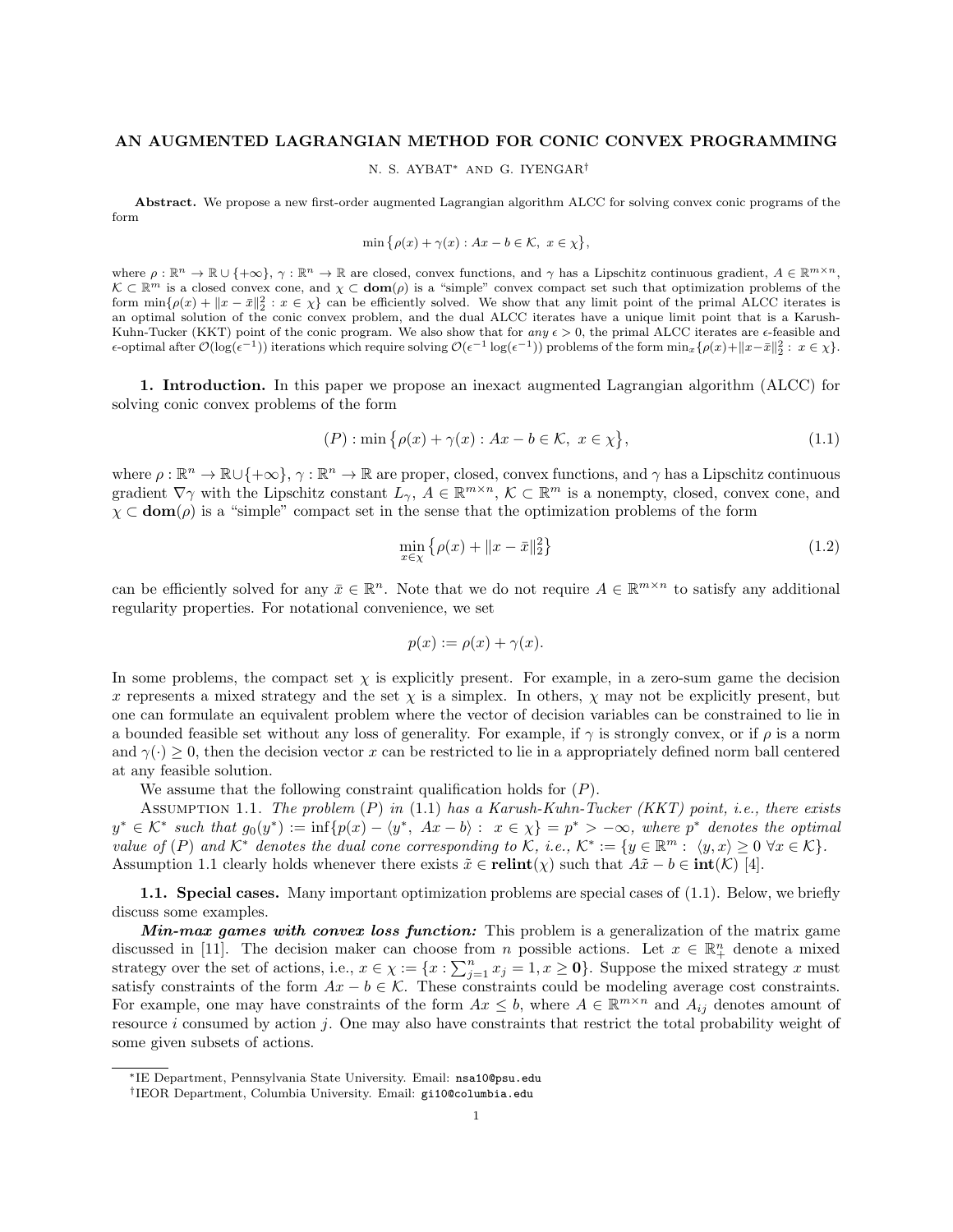The adversary has p possible actions. The expected loss to decision maker when she chooses the mixed strategy  $x \in \mathbb{R}^n$  and the adversary chooses the mixed strategy  $y \in \mathbb{R}^p$  is given by

$$
\rho(x) + y^T C x - \phi(y),
$$

where  $\rho$  is a convex function, and  $\phi$  is a strongly convex function. Then the decision maker's optimization problem that minimizes the expected worst case loss is given by

$$
\min \left\{ \rho(x) + \gamma(x) : Ax - b \in \mathcal{K}, x \in \chi \right\},\tag{1.3}
$$

where

$$
\gamma(x) = \max\left\{y^T C x - \phi(y) : \sum_{k=1}^p y_k = 1, \ y \ge \mathbf{0}\right\}.
$$
 (1.4)

From Danskin's theorem, it follows that  $\nabla \gamma(x) = C^T y(x)$ , where  $y(x)$  denotes the unique minimizer in (1.4) for a given x. In [11], Nesterov showed that  $\nabla \gamma$  is Lipschitz continuous with Lipschitz constant  $\sigma_{\max}(C)^2/\tau$ , where  $\tau$  denotes the convexity parameter for the strongly convex function  $\phi$ . Thus, it follows that the minimax optimization problem  $(1.3)$  is a special case of  $(1.1)$ .

**Problems with semidefinite constraints:** Let  $S<sup>m</sup>$  denote the set of  $m \times m$  symmetric matrices, and let  $\mathcal{S}_{+}^{m}$  denote the closed convex cone of  $m \times m$  symmetric positive semidefinite matrices. A convex optimization problem with a linear matrix inequality constraint is of the form

$$
\min\left\{\rho(x): \sum_{j=1}^{n} A_j x_j + B \in \mathcal{S}_+^m \right\},\tag{1.5}
$$

where  $\rho$  is a convex function,  $B \in \mathcal{S}^m$ , and  $A_j \in \mathcal{S}^m$  for  $j = 1, \ldots, n$ . Convex problems of the form (1.5) can model many applications in engineering, statistics and combinatorial optimization [4]. In most of these applications, either the constraints imply that the decision vector  $x$  is bounded, or one can often establish that the optimal solution lies in a norm-ball. In such cases,  $(1.5)$  is a special case of  $(1.1)$ . Consider the  $\ell_1$ -minimization problem of the form

$$
\min\left\{ \|x\|_1 : \sum_{j=1}^n A_j x_j + B \in \mathcal{S}_+^m \right\}.
$$
\n(1.6)

Suppose a feasible solution  $x_0$  for this problem is known. Then (1.6) is a special case of (1.1) with  $\rho(x) = ||x||_1$ ,  $\gamma(\cdot) = 0, \, \mathcal{K} = \mathcal{S}_{+}^{m}$  and  $\chi = \{x \in \mathbb{R}^{n} : ||x||_{1} \leq ||x_{0}||_{1}\}.$  The main bottleneck step in solving this problem using the ALCC algorithm reduces to the "shrinkage" problem of the form  $\min\{\lambda ||x||_1 + ||x-\bar{x}||_2^2 : ||x||_1 \le ||x_0||_1\}$ that can be solved very efficiently for any given  $\bar{x} \in \mathbb{R}^n$  and  $\lambda > 0$ .

**1.2.** Notation. Let  $S \subset \mathbb{R}^m$  be a nonempty, closed, convex set. Let  $d_S : \mathbb{R}^m \to \mathbb{R}_+$  denote the function

$$
d_S(\bar{x}) := \min_{x \in S} \|x - \bar{x}\|_2, \tag{1.7}
$$

i.e.,  $d_S(\bar{x})$  denotes the  $\ell_2$ -distance of the vector  $\bar{x} \in \mathbb{R}^m$  to the set S. Let

$$
\Pi_S(\bar{x}) := \operatorname{argmin} \{ \|x - \bar{x}\|_2 : \ x \in S \},\tag{1.8}
$$

denote the  $\ell_2$ -projection of the vector  $\bar{x} \in \mathbb{R}^m$  onto the set S. Since  $S \subset \mathbb{R}^m$  is a nonempty, closed, convex set,  $\Pi_S(\cdot)$  is well defined. Moreover,  $d_S(\bar{x}) = ||\bar{x} - \Pi_S(\bar{x})||_2$ .

1.3. New results. The main results of this paper are as follows:

- (a) Every limit point of the sequence of ALCC primal iterates  $\{x_k\}$  is an optimal solution of (1.1).
- (b) The sequence of ALCC dual iterates  $\{y_k\}$  converges to a KKT point of (1.1).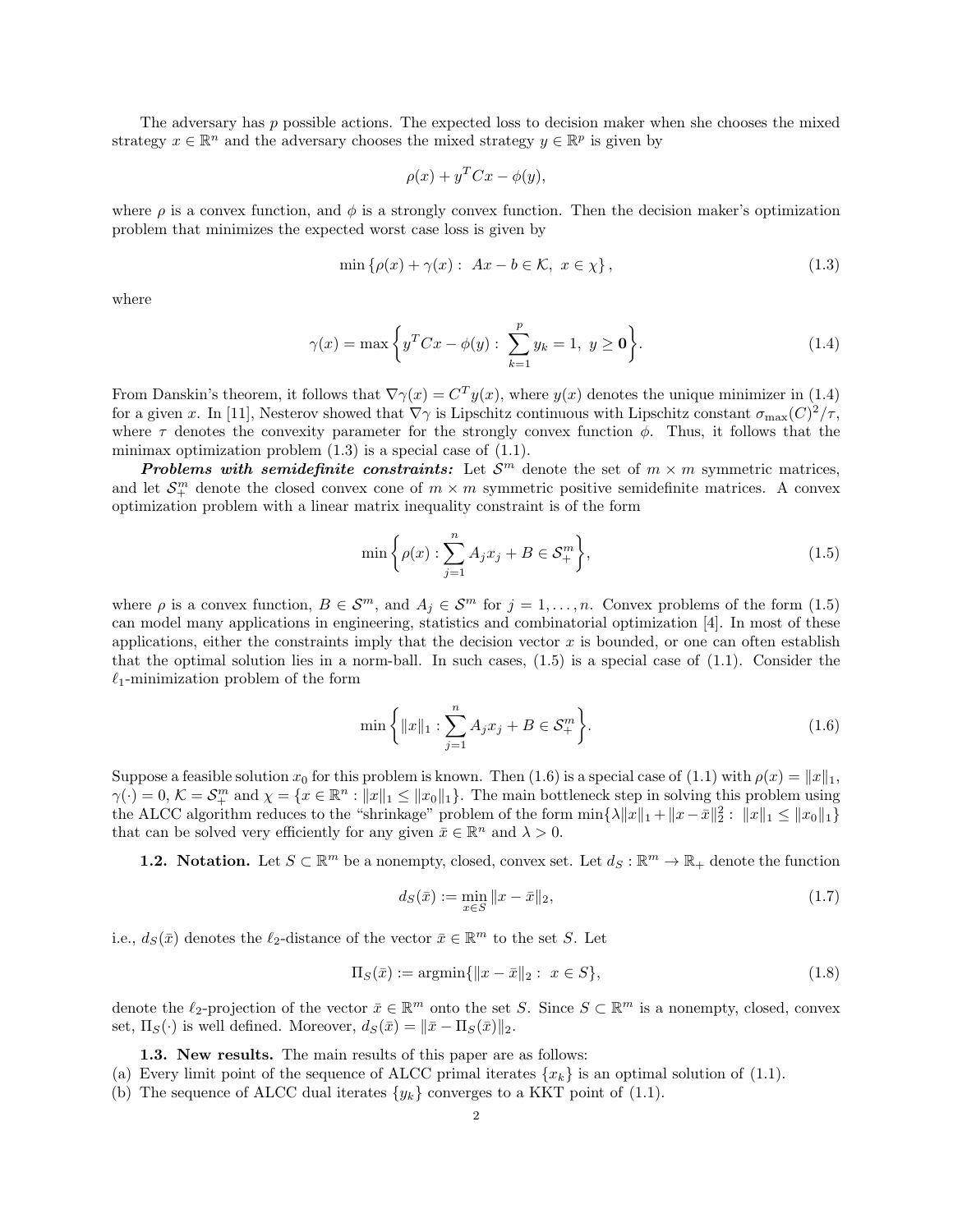(c) For all  $\epsilon > 0$ , the primal ALCC iterates  $x_k$  are  $\epsilon$ -feasible, i.e.,  $x_k \in \chi$  and  $d_K(Ax_k - b) \leq \epsilon$ , and  $ε$ -optimal, i.e.,  $|p(x_k) - p^*| ≤ ε$  after at most  $\mathcal{O}(\log(\epsilon^{-1}))$  ALCC iterations that require solving at most  $\mathcal{O}(\epsilon^{-1} \log(\epsilon^{-1}))$  problems of the form (1.2).

Since  $(1.1)$  is a conic convex programming problem, many special cases of  $(1.1)$  can be solved in polynomial time, at least in theory, using interior point methods. However, in practice, the interior point methods are not able to solve very large instances of (1.1) because the computational complexity of a matrix factorization step, which is essential in these methods, becomes prohibitive. On the other hand, the computational bottleneck in the ALCC algorithm is the projection (1.2). In many optimization problems that arise in applications, this projection can be solved very efficiently as is the case with noisy compressed sensing and matrix completion problems discussed in [2], and the convex optimization problems with semidefinite constraints discussed above. The convergence results above imply that the ALCC algorithm can solve very large instances of (1.1) very efficiently provided the corresponding projection (1.2) can be solved efficiently. The numerical results reported in [1, 2] for a special case of ALCC algorithm provide evidence that our proposed algorithm can be scaled to solve very large instances of the conic problem (1.1).

1.4. Previous work. Rockafellar [13] proposed an inexact augmented Lagrangian method to solve problems of the form

$$
p^* = \min\{p(x) : f(x) \ge 0, \ x \in \chi\},\tag{1.9}
$$

where  $\chi \subset \mathbb{R}^n$  is a closed convex set,  $p : \mathbb{R}^n \to \mathbb{R} \cup \{+\infty\}$  is a convex function and  $f : \mathbb{R}^n \to \mathbb{R}^m$  such that each component  $f_i(x)$  of  $f = (f_1, \ldots, f_m)$  is a concave function for  $i = 1, \ldots, m$ . Rockafellar [13] defined the "penalty" Lagrangian

$$
\tilde{\mathcal{L}}_{\mu}(x,y) := p(x) + \frac{\mu}{2} \left\| \left( \frac{y}{\mu} - f(x) \right)_{+} \right\|_{2}^{2} - \frac{\|y\|_{2}^{2}}{2\mu},\tag{1.10}
$$

where  $(\cdot)_+ := \max{\{\cdot, 0\}}$  and  $\max{\{\cdot, \cdot\}}$  are componentwise operators, and  $\mu$  is a fixed penalty parameter. Rockafellar [13] established that given  $y_0 \in \mathbb{R}^m$ , the primal-dual iterates sequences  $\{x_k, y_k\} \subset \chi \times \mathbb{R}^m$ computed according to

$$
\tilde{\mathcal{L}}_{\mu}(x_k, y_k) \le \inf_{x \in \chi} \tilde{\mathcal{L}}_{\mu}(x, y_k) + \alpha_k,
$$
\n(1.11)

$$
y_{k+1} = (y_k + \mu f(x_k))_+, \qquad (1.12)
$$

satisfy  $\lim_{k\in\mathbb{Z}_+} p(x_k) = \bar{p}$  and  $\limsup_{k\in\mathbb{Z}_+} f(x_k) \leq 0$  when  $(1.9)$  has a KKT point and the parameter sequence  ${\alpha_k}$  satisfies the summability condition  $\sum_{k=1}^{\infty} \sqrt{\mu \alpha_k} < \infty$ . Martinet [9] later showed that the summability condition on parameter sequence  $\{\alpha_k\}$  is not necessary. However, in both [9, 13] no iteration complexity result was given for the algorithm  $(1.11)$ – $(1.12)$  when p was not continuously twice differentiable.

In this paper we show convergence rate results for an augmented Lagrangian algorithm where we allow penalty parameter  $\mu$  to be a non-decreasing positive sequence  $\{\mu_k\}$ . After we had independently established these results, which are extensions of our previous results in [2], we became aware of a previous work by Rockafellar [14] where he proposed several different variants of the algorithm in  $(1.11)$ – $(1.12)$  where  $\mu$  could be updated between iterations. Rockafellar [14] established that for all non-decreasing positive multiplier sequences  $\{\mu_k\}$  satisfying the summability condition  $\sum_{k=1}^{\infty} \sqrt{\mu_k \alpha_k} < \infty$ ,  $\{y_k\}$  is bounded and any limit point of  $\{x_k\}$  is optimal to (1.9); moreover,

$$
\max_{i=1,\dots,m} \{f_i(x_k)\} \le \frac{\|y_{k+1} - y_k\|_2}{\mu_k}, \quad p(x_k) - p^* \le \frac{1}{2\mu_k} (\alpha_k + \|y_k\|_2^2). \tag{1.13}
$$

Note that the results in [14] only provide an *upper bound* on the sub-optimality; no lower bound is provided. Since the iterates  $\{x_k\}$  are only feasible in the limit, it is possible that  $p(x_k) \ll p^*$  and establishing a lower bound on the sub-optimality is critical. Moreover, Rockafellar [14] does not discuss how to compute iterates satisfying (1.11) and assumes that a black-box oracle produces such iterates; consequently, there are no basic operation level complexity bounds in [14].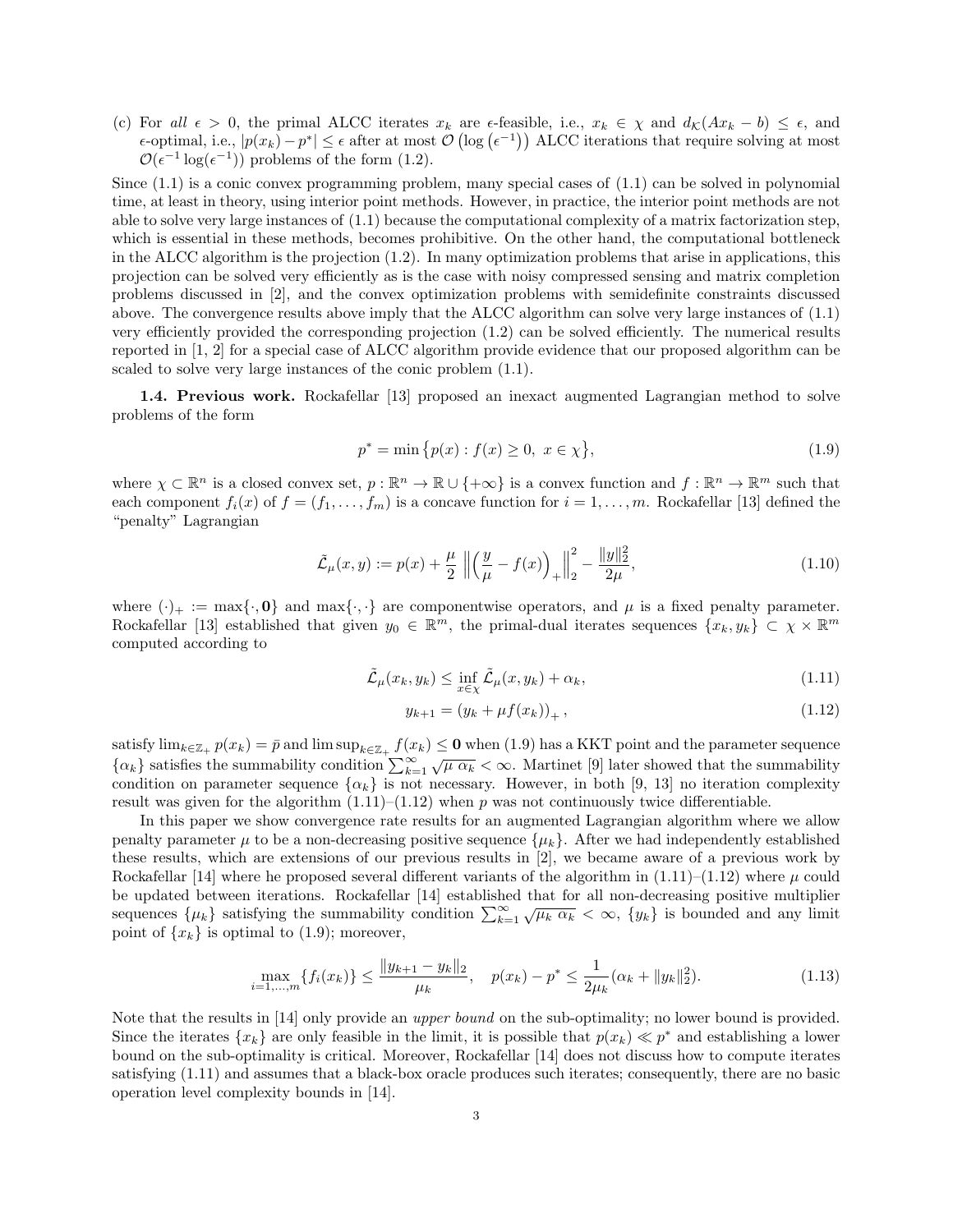In this paper, we extend (1.9) to a conic convex program where  $f(x) = Ax - b$ , and K is a closed, convex cone. We show that primal ALCC iterates  $\{x_k\} \subset \chi$  satisfies  $d_{\mathcal{K}}(Ax_k - b) \leq \mathcal{O}(\mu_k^{-1})$  and  $|p(x_k) - p^*| \leq$  $\mathcal{O}(\mu_k^{-1})$ , i.e. we provide *both* an upper and a lower bound, using an inexact stopping condition that is an extension of (1.11). ALCC algorithm calls an optimal first order method, such as FISTA [3], to compute an iterate  $x_k$  satisfying a stopping condition similar to (1.11). By carefully selecting the sub-optimality parameter sequence  $\{\alpha_k\}$  and the penalty parameter sequence  $\{\mu_k\}$ , we are able to establish a bound on the number of generalized projections of the form  $(1.2)$  required to obtain an  $\epsilon$ -feasible and  $\epsilon$ -optimal solution to (1.1), and also provide an operation level complexity bound.

In [14], Rockafellar also provides an iteration complexity result for a different inexact augmented La- $\sum_{k=1}^{\infty} \sqrt{\mu_k \alpha_k} < \infty$ , the infeasiblity and suboptimality can be *upper* bounded (see (1.13)) when the duals grangian method. Given a non-increasing sequence  $\{\alpha_k\}$  and a non-decreasing sequence  $\{\mu_k\}$  such that  ${y_k}$  are updated according to (1.12) and the primal iterates  ${x_k}$  satisfy

$$
\inf\{\|s\|_2: s \in \partial \phi_k(x_k)\} \le \sqrt{\frac{\alpha_k}{\mu_k}},\tag{1.14}
$$

where  $\phi_k(x) := \tilde{\mathcal{L}}_{\mu_k}(x, y_k) + \mathbf{1}_{\chi}(x) + \frac{1}{2\mu_k} ||x - x_{k-1}||_2^2$ ,  $\tilde{\mathcal{L}}_{\mu_k}$  is defined in (1.10) and  $\mathbf{1}_{\chi}$  is the indicator function of the closed convex set  $\chi$ . With this new stopping condition, Rockafellar [14] was able to establish a *lower* bound  $p(x_k) - p^* \ge -\mathcal{O}(\mu_k^{-1})$ . Note that the stopping condition (1.14) is much stronger than (1.11) – in this paper we establish the lower bound using the weaker stopping condition (1.11).

First order methods for minimizing functions with Lipschitz continuous gradients [10, 11] (and also the non-smooth variants [3, 17]) can only guarantee convergence in function values; therefore, the subgradient condition (1.14) has to be re-stated in terms of function values in order to use a first-order algorithm to compute the iterates. This is impossible when the objective function is non-smooth. Therefore, one cannot establish operational level complexity results for a method that uses the gradient stopping condition (1.14) with first order methods. Next, consider the case where p is smooth, i.e.  $\rho(\cdot) = 0$ . Suppose  $\chi = \mathbb{R}^n$ ,  $\nabla \gamma$ is Lipschitz continuous with constant  $L_{\gamma}$  and  $f(x) = Ax - b$ . Then, it is easy to establish that  $\nabla \phi_k$  is also Lipschitz continuous with Lipschitz constant  $L_{\phi} = L_{\gamma} + \mu_{k} \sigma_{\max}^{2}(A) + \mu_{k}^{-1} = \mathcal{O}(\mu_{k})$ . Since  $\phi_{k}(x_{k})$  –  $\inf_{x \in \mathbb{R}^n} \phi_k(x) \leq \xi$  implies that  $\|\nabla \phi_k(x_k)\|_2 \leq \sqrt{2L_{\phi}\xi}$ , in order to ensure (1.14) one has to set  $\xi \leq \frac{1}{2\sigma_{\max}^2(A)} \frac{\alpha_k}{\mu_k^2}$ . Thus, the complexity of computing each iterate  $x_k$  satisfying (1.14) will be significantly higher than the complexity of computing  $x_k$  satisfying (1.11), which is the one used in the ALCC algorithm. Therefore, although Rockafellar's method using (1.14) has the same iteration complexity with ALCC algorithm, the operational level complexity of a first-order algorithm based on the gradient stopping criterion (1.14) will be significantly higher than the complexity of the ALCC algorithm where  $\xi = \alpha_k$ . In summary, Rockafellar [14] is only able to show an upper bound on sub-optimality of iterates for the stopping criterion (1.11) that leads to an efficient algorithm; whereas the subgradient stopping criterion (1.14) that results in a lower bound is not practical for a first-order algorithm.

In [6], Lan, Lu and Monteiro consider problems of the form

$$
\min\{\langle c, x \rangle : Ax = b, x \in \mathcal{K}\},\tag{1.15}
$$

where K is a closed convex cone. They proposed computing an approximate solution for  $(1.15)$  by minimizing the Euclidean distance to the set of KKT points using Nesterov's accelerated proximal gradient algorithm (APG) [10, 11]. They show that at most  $\mathcal{O}(\epsilon^{-1})$  iterations of Nesterov's APG algorithm [10, 11] suffice to compute a point whose distance to the set of KKT points is at most  $\epsilon > 0$ . In [8], Lan and Monteiro proposed a first-order penalty method to solve the following more general problem

$$
\min\{\gamma(x): Ax - b \in \mathcal{K}, x \in \chi\},\tag{1.16}
$$

where  $\gamma$  is a convex function with Lipschitz continuous gradient, K is a closed, convex cone,  $\chi$  is a simple convex compact set and  $A \in \mathbb{R}^{m \times n}$ . In order to solve (1.16), they used Nesterov's APG algorithm on the perturbed penalty problem

$$
\min\{\gamma(x) + \xi \|x - x_0\|_2^2 + \frac{\mu}{2} d_{\mathcal{K}}(Ax - b)^2 : x \in \chi\},\
$$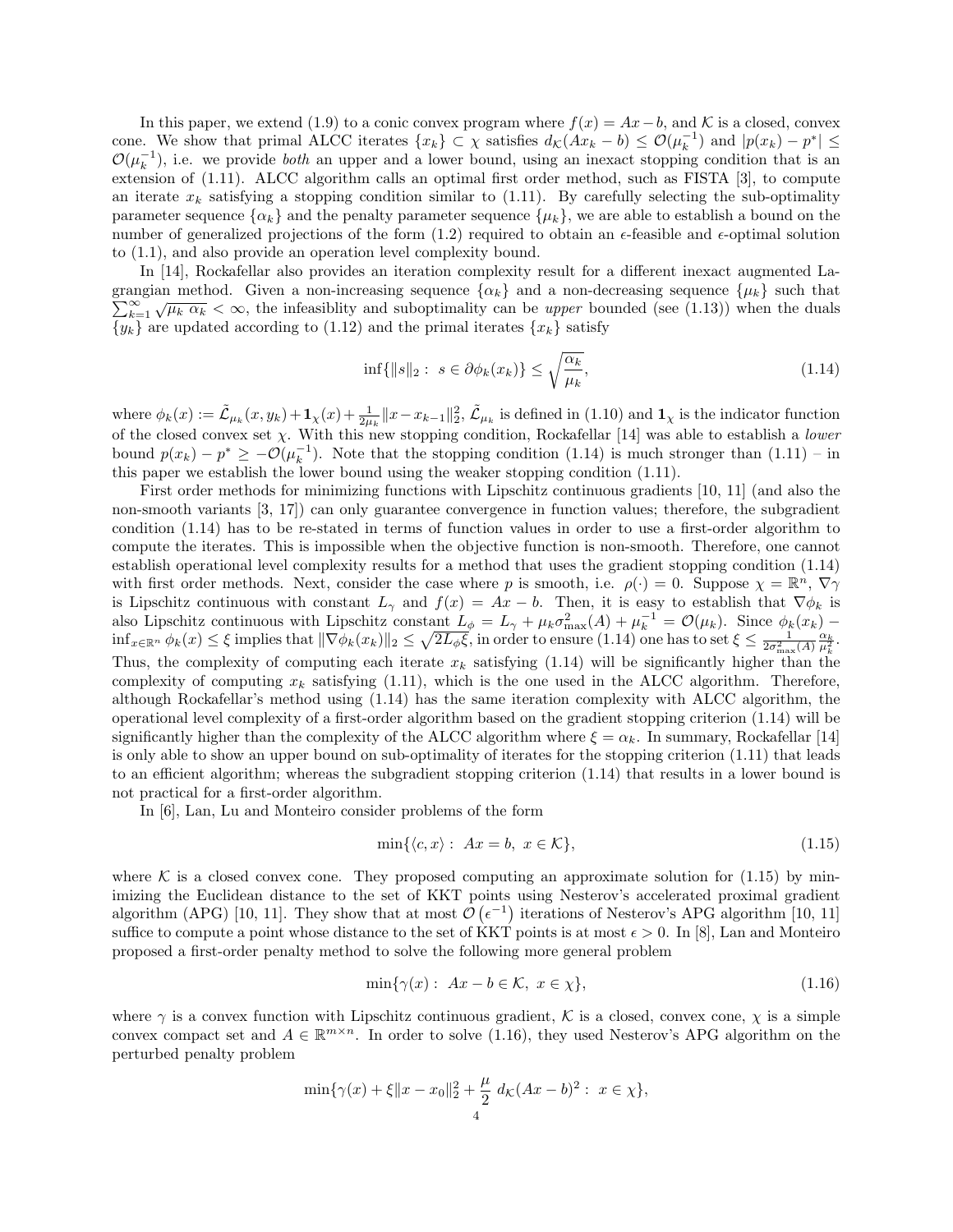where  $x_0 \in \chi$ ,  $d_{\mathcal{K}}$  is as defined in (1.7), and  $\xi > 0$ ,  $\mu > 0$  are fixed perturbation and penalty parameters. They showed that Nesterov's APG algorithm can compute a primal-dual solution  $(\tilde{x}, \tilde{y}) \in \chi \times \mathcal{K}^*$  satisfying  $\epsilon$ -perturbed KKT conditions

$$
\langle \tilde{y}, \Pi_{\mathcal{K}}(A\tilde{x} - b) \rangle = 0, \quad d_{\mathcal{K}}(A\tilde{x} - b) \le \epsilon, \quad \nabla \gamma(\tilde{x}) - A^T \tilde{y} \in -\mathcal{N}_{\chi}(\tilde{x}) + \mathcal{B}(\epsilon), \tag{1.17}
$$

using  $\mathcal{O}(\epsilon^{-1} \log(\epsilon^{-1}))$  projections onto K and  $\chi$ , where  $\mathcal{N}_{\chi}(\tilde{x}) := \{ s \in \mathbb{R}^n : \langle s, x - \tilde{x} \rangle \leq 0, \ \forall x \in \chi \}$  and  $\mathcal{B}(\epsilon) := \{x \in \mathbb{R}^n : ||x||_2 \leq \epsilon\}.$  Note that since  $\xi$  and  $\mu$  are fixed, additional iterations of the Nesterov's APG algorithm will not improve the quality of the solution.

The optimization problem (1.16) is a special case of (1.1) with  $\rho(\cdot) = 0$ . Thus, ALCC can solve (1.16). We show that every limit point of the ALCC iterates are optimal for (1.16). Furthermore, for any  $\epsilon > 0$ , ALCC iterates are  $\epsilon$ -optimal, and  $\epsilon$ -feasible for (1.16) within  $\mathcal{O}(\epsilon^{-1} \log(\epsilon^{-1}))$  projections onto K and  $\chi$  as is the case with the algorithm proposed in [8].

Lan and Monteiro [7] proposed an inexact augmented Lagrangian method to solve a special case of (1.1) with  $\mathcal{K} = \{0\}$  and  $\rho(\cdot) = 0$ ; and showed that Nesterov's APG algorithm can compute a primal-dual solution  $(\tilde{x}, \tilde{y}) \in \chi \times \mathbb{R}^m$  satisfying  $(1.17)$  using  $\mathcal{O}(\epsilon^{-1} (\log(\epsilon^{-1}))^{\frac{3}{4}} \log \log(\epsilon^{-1}))$  projections onto  $\chi$  and  $\mathcal{K}$ .

Aybat and Iyengar [2] proposed an inexact augmented Lanrangian algorithm (FALC) to solve the composite norm minimization problem

$$
\min_{X \in \mathbb{R}^{m \times n}} \{ \mu_1 \|\sigma(\mathcal{F}(X) - G)\|_{\alpha} + \mu_2 \|\mathcal{C}(X) - d\|_{\beta} + \gamma(X) : \mathcal{A}(X) - b \in \mathcal{Q} \},\tag{1.18}
$$

where the function  $\sigma(\cdot)$  returns the singular values of its argument;  $\alpha$  and  $\beta \in \{1, 2, \infty\}$ ;  $\mathcal{A}, \mathcal{C}, \mathcal{F}$  are linear operators such that either C or F is injective, and A is surjective;  $\gamma$  is a convex function with a Lipschitz continuous gradient and  $Q$  is a closed convex set. It was shown that any limit point of the FALC iterates is an optimal solution of the composite norm minimization problem (1.18); and for all  $\epsilon > 0$ , the FALC iterates are  $\epsilon$ -feasible and  $\epsilon$ -optimal after  $\mathcal{O}(\log(\epsilon^{-1}))$  FALC iterations, which require  $\mathcal{O}(\epsilon^{-1})$  shrinkage type operations and Euclidean projection onto the set  $Q$ . The limitation of FALC is that it requires  $\mathcal A$  to be a surjective mapping. Consider a feasible set of the form

$$
\{x \in \mathbb{R}^n : A_1x - b_1 \in \mathcal{K}_1, A_2x - b_2 \in \mathcal{K}_2, x \in \chi\},\tag{1.19}
$$

where  $\mathcal{K}_i$  is a closed convex cone,  $A_i \in \mathbb{R}^{m_i \times n}$  and  $b_i \in \mathbb{R}^{m_i}$  for  $i = 1, 2$ . The set in (1.19) can be reformulated as the feasible set in (1.1) by choosing  $A = \begin{pmatrix} A_1 \\ A_2 \end{pmatrix}$  $A_2$ and  $\mathcal{K} = \mathcal{K}_1 \times \mathcal{K}_2$ , where  $m = m_1 + m_2$ . FALC can work with such a set only if A has linearly independent rows, i.e.,  $\text{rank}(A) = m_1 + m_2$ . This is a severe limitation for the practical problem. On the other hand, the ALCC algorithm works for the feasible sets of the form (1.19) without any additional assumption. Thus, ALCC can be used to solve much larger class of optimization problems.

In our opinion the ALCC algorithm proposed in this paper unifies all the previous work on fast first-order penalty and/or augmented Lagrangian algorithms for solving optimization problems that are special cases of  $(1.1)$ . We do not impose any regularity conditions on the constraint matrix A and the projection step  $(1.2)$ is the natural extension of the gradient projection step. We believe that this unified treatment will spur further research in understanding the limits of performance of the first order algorithms for general conic problems.

2. Preliminaries. In Section 2.1, first we briefly discuss a variant of Nesterov's APG algorithm [10, 11] to solve (1.1) without conic constraints. Next, we introduce a dual function for the conic problem in (1.1) and establish some of its properties in Section 2.2. The definitions and the results of Section 2.2 are extensions of the corresponding definitions and results in [12, 13], to the case where  $\mathcal{K} \subset \mathbb{R}^m$  is a general closed, convex cone.

2.1. Accelerated Proximal Gradient (APG) algorithm. In this section we state and briefly discuss the details of a particular implementation of Fast Iterative Shrinkage-Thresholding Algorithm [3] (FISTA), which extends Nesterov's accelerated proximal gradient algorithm [10, 11] for minimizing smooth convex functions over simple convex sets, to solve non-smooth convex minimization problems.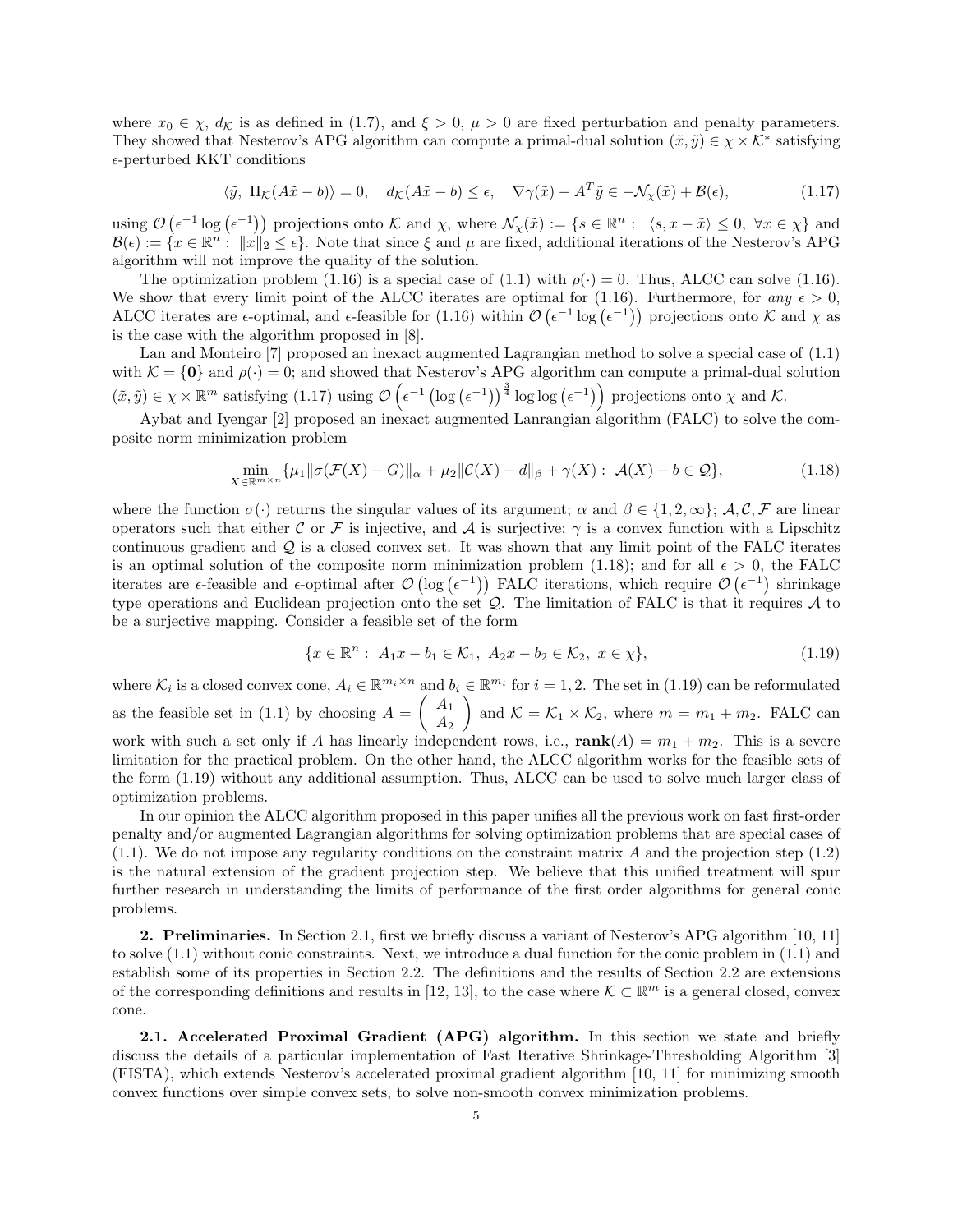1:  $x_0^{(1)} \leftarrow x_0, x_1^{(2)} \leftarrow x_0, t_1 \leftarrow 1, \ell \leftarrow 0$ 2: while STOP is false do 3:  $\ell \leftarrow \ell + 1$  $4: \quad x_{\ell}^{(1)} \leftarrow \text{argmin} \left\{ \bar{\rho}(x) + \left\langle \nabla \bar{\gamma} \left( x_{\ell}^{(2)} \right), \ x - x_{\ell}^{(2)} \right\rangle + \frac{L_{\bar{\gamma}}}{2} \ \|x - x_{\ell}^{(2)}\|_2^2 : x \in \chi \right\}$ 5:  $t_{\ell+1} \leftarrow \left(1 + \sqrt{1 + 4 t_{\ell}^2}\right)/2$ 6:  $x_{\ell+1}^{(2)} \leftarrow x_{\ell}^{(1)} + \left(\frac{t_{\ell}-1}{t_{\ell+1}}\right) \left(x_{\ell}^{(1)} - x_{\ell-1}^{(1)}\right)$ 7: end while

Fig. 2.1: Accelerated Proximal Gradient Algorithm

FISTA computes an  $\epsilon$ -optimal solution to  $\min\{\bar{\rho}(x) + \bar{\gamma}(x) : x \in \mathbb{R}^n\}$  in  $\mathcal{O}(\epsilon^{-\frac{1}{2}})$  iterations, where  $\overline{\rho}: \mathbb{R}^n \to \mathbb{R}$  and  $\overline{\gamma}: \mathbb{R}^n \to \mathbb{R}$  are continuous convex functions such that  $\nabla \overline{\gamma}$  is Lipschitz continuous on  $\mathbb{R}^n$ with constant  $L_{\bar{Y}}$ . Tseng [17] showed that this rate result for FISTA also holds when  $\bar{\rho}: \mathbb{R}^n \to (-\infty, +\infty]$ and  $\bar{\gamma}: \mathbb{R}^n \to (-\infty, +\infty]$  are proper, lower semicontinuous, and convex functions such that  $\text{dom}\,\bar{\rho}$  is closed and  $\nabla \bar{\gamma}$  is Lipschitz continuous on  $\mathbb{R}^n$ .

This extended version of FISTA is displayed in Figure 2.1 as APG algorithm. Hence, FISTA can solve constrained problems of the form

$$
\min\{\bar{\rho}(x) + \bar{\gamma}(x) : x \in \chi\},\tag{2.1}
$$

where  $\chi \subset \mathbb{R}^n$  is a simple closed convex set.

The APG algorithm displayed in Figure 2.1 takes as input the functions  $\bar{\rho}$  and  $\bar{\gamma}$ , the simple closed convex set  $\chi \subset \mathbb{R}^n$ , an initial iterate  $x^{(0)} \in \chi$  and a stopping criterion stop. Lemma 2.1 gives the iteration complexity of the APG algorithm.

LEMMA 2.1. Let  $\bar{\rho}$  and  $\bar{\gamma}$  be a proper, closed, convex functions such that  $\text{dom } \bar{\rho}$  is closed and  $\nabla \bar{\gamma}$  is Lipschitz continuous on  $\mathbb{R}^n$  with constant  $L_{\bar{\gamma}}$ . Fix  $\epsilon > 0$  and let  $\{x_{\ell}^{(1)}\}$  $\binom{1}{\ell}, x_\ell^{(2)}$  $\binom{2}{\ell}$  denote the sequence of iterates computed by the APG algorithm when stop is disabled. Then  $\bar{\rho}(x_{\ell}^{(1)})$  $\bar{\gamma}^{(1)}$  +  $\bar{\gamma}$   $(x_{\ell}^{(1)})$  $\binom{1}{\ell} \leq \min\{\bar{\rho}(x)+\bar{\gamma}(x): x \in \chi\}+\epsilon$ whenever  $\ell \geq \sqrt{\frac{2L_{\bar{\gamma}}}{\epsilon}} ||x^* - x_0||_2 - 1$ , where  $x^* \in \operatorname{argmin}{\{\bar{\rho}(x) + \bar{\gamma}(x) : x \in \chi\}}$ . *Proof.* See Corollary 3 in [17] and Theorem 4.4 in [3] for the details of proof.

2.2. A dual function for conic convex programs and its properties. For all  $\mu \geq 0$ , optimization problem  $(P)$  in  $(1.1)$  is equivalent to

$$
\min \left\{ p(x) + \frac{\mu}{2} \|Ax - s - b\|_2^2 : Ax - s = b, \ x \in \chi, \ s \in \mathcal{K} \right\}.
$$
\n(2.2)

Let  $y \in \mathbb{R}^m$  denote a Lagrangian dual variable corresponding to the equality constraint in (2.2), and let

$$
\mathcal{L}_{\mu}(x, y) := \min_{s \in \mathcal{K}} \left\{ p(x) - \langle y, Ax - s - b \rangle + \frac{\mu}{2} \| Ax - s - b \|_{2}^{2} \right\}
$$
 (2.3)

denote the "penalty" Lagrangian function for (2.2) with  $\text{dom }\mathcal{L}_{\mu} = \chi \times \mathbb{R}^m$ . For  $\mu > 0$ ,

$$
\mathcal{L}_{\mu}(x,y) = p(x) + \frac{\mu}{2} \left( \min_{s \in \mathcal{K}} \left\| Ax - s - b - \frac{y}{\mu} \right\|_{2}^{2} - \frac{\|y\|_{2}^{2}}{\mu^{2}} \right),
$$
  
=  $p(x) + \frac{\mu}{2} d_{\mathcal{K}} \left( Ax - b - \frac{y}{\mu} \right)^{2} - \frac{\|y\|_{2}^{2}}{2\mu},$  (2.4)

where  $d_K(\cdot)$  is the distance function defined in (1.7). When  $\mu = 0$ , the definition in (2.3) implies that

$$
\mathcal{L}_0(x, y) = \begin{cases} p(x) - \langle y, Ax - b \rangle, & y \in \mathcal{K}^*, \\ -\infty, & \text{otherwise.} \end{cases}
$$
 (2.5)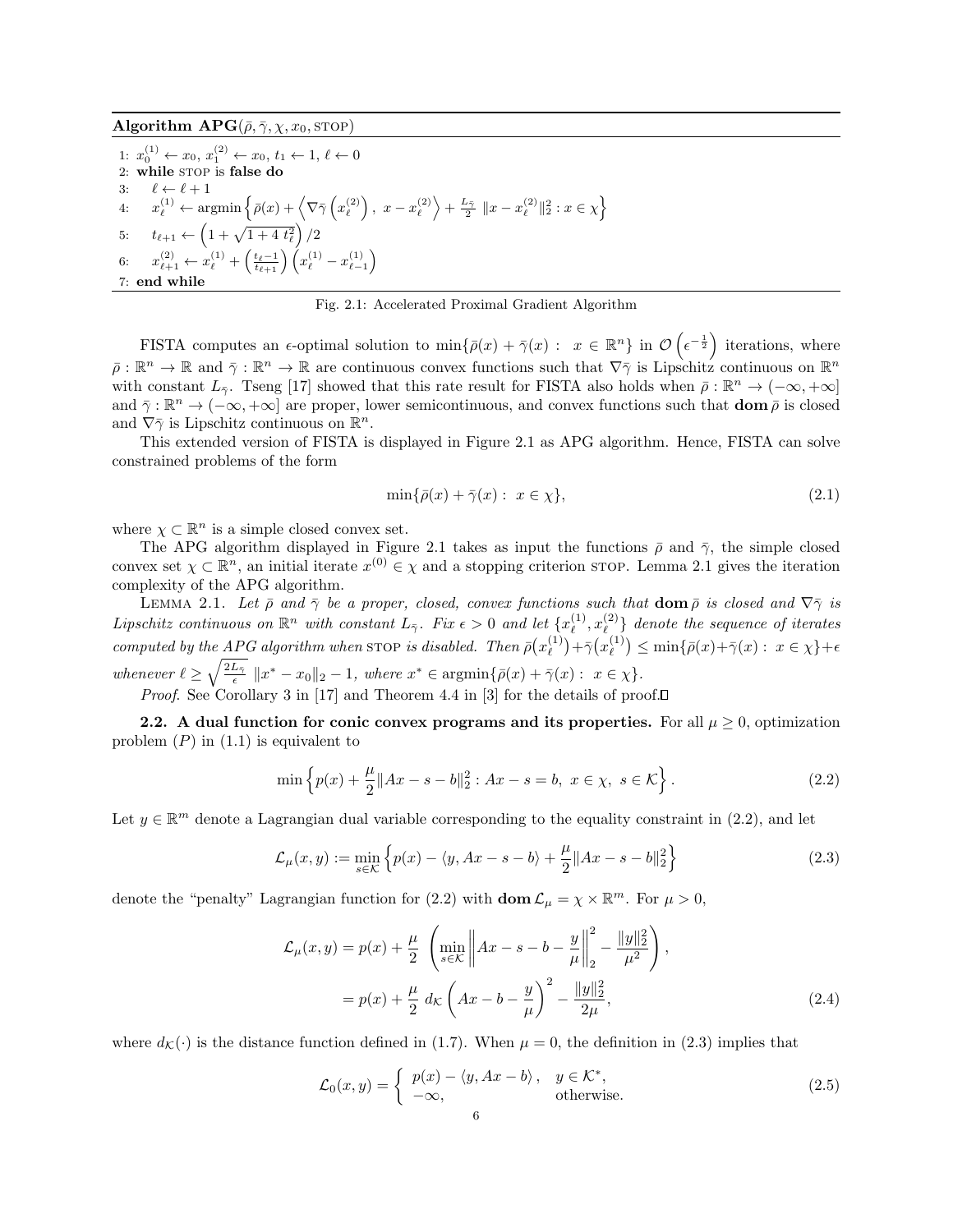For  $\mu \geq 0$ , we define a dual function  $g_{\mu} : \mathbb{R}^m \to \mathbb{R}$  for (1.1) such that

$$
g_{\mu}(y) := \inf_{x \in \chi} \mathcal{L}_{\mu}(x, y). \tag{2.6}
$$

Note that from (2.5) it follows that  $g_0$  is the Lagrangian dual function of  $(P)$ .

The definitions above and the results detailed below are immediate extensions of corresponding definitions and results in [12], given for  $\mathcal{K} = \mathbb{R}_{+}^{m}$ , to the case where  $\mathcal{K}$  is a general closed convex cone. We state and prove the extensions here for the sake of completeness. These results are used in Section 3 to establish the convergence properties of ALCC iterate sequence.

LEMMA 2.2. For all  $\mu \geq 0$ ,  $x \in \chi$  and  $y \in \mathbb{R}^m$ ,  $\mathcal{L}_{\mu}$  defined in (2.3) satisfies

$$
\mathcal{L}_{\mu}(x,y) = \inf_{u \in \mathbb{R}^m} \left\{ F_{\mu}(x,u) - \langle y,u \rangle \right\},\tag{2.7}
$$

where  $F_{\mu}: \chi \times \mathbb{R}^m \to \mathbb{R} \cup \{+\infty\}$  is defined as follows

$$
F_{\mu}(x, u) := \begin{cases} p(x) + \frac{\mu}{2} ||u||_2^2, & \text{if } Ax - b \in \mathcal{K} + u, \\ +\infty, & \text{otherwise.} \end{cases}
$$
(2.8)

Hence,  $\mathcal{L}_{\mu}(x, y)$  is convex in  $x \in \chi$  and concave in  $y \in \mathbb{R}^m$ , and  $g_{\mu}(y)$  defined in (2.6) is concave in  $y \in \mathbb{R}^m$ .

*Proof.* The representation in (2.7) trivially follows from the definition of  $F_\mu$  in (2.8). For a fixed  $x \in \chi$ , (2.3) implies that  $\mathcal{L}_{\mu}(x, y)$  is the infimum of affine functions of y, hence  $\mathcal{L}_{\mu}(x, y)$  is concave in y. Hence,  $g_{\mu}$ defined in (2.6) is the infimum of concave functions; therefore, it is also concave. For a fixed  $y \in \mathbb{R}^m$ , when  $\mu > 0$ , convexity of  $\mathcal{L}_{\mu}(x, y)$  in x follows from (2.4) and the fact that  $p(\cdot)$  and  $d_{\mathcal{K}}(\cdot)$  are convex functions; otherwise, when  $\mu = 0$ , it trivially follows from (2.5).  $\Box$ 

LEMMA 2.3. Let  $g : \mathbb{R}^m \to \mathbb{R} \cup \{+\infty\}$  be a proper closed convex function. For  $\mu > 0$ , let

$$
\psi_{\mu}(y) = \min_{z \in \mathbb{R}^m} \left\{ g(z) + \frac{1}{2\mu} \|z - y\|_2^2 \right\}, \quad \pi_{\mu}(y) = \operatorname*{argmin}_{z \in \mathbb{R}^m} \left\{ g(z) + \frac{1}{2\mu} \|z - y\|_2^2 \right\}
$$

denote the Moreau regularization of and the proximal map corresponding to g, respectively. Then, for all  $y_1, y_2 \in \mathbb{R}^m$ ,

$$
\|\pi_{\mu}(y_1) - \pi_{\mu}(y_2)\|_2^2 + \|\pi_{\mu}^c(y_1) - \pi_{\mu}^c(y_2)\|_2^2 \le \|y_1 - y_2\|_2^2,
$$
\n(2.9)

where  $\pi^c_\mu(y) := y - \pi_\mu(y)$  for all  $z \in \mathbb{R}^m$ . Moreover,  $\psi_\mu : \mathbb{R}^m \to \mathbb{R}$  is an everywhere finite, differentiable convex function such that

$$
\nabla \psi_{\mu}(y) = \frac{1}{\mu} (y - \pi_{\mu}(y)) = \frac{1}{\mu} \pi_{\mu}^{c}(y),
$$
\n(2.10)

is Lipschitz continuous with constant  $\frac{1}{\mu}$ .

*Proof.* The proof of (2.9) is given in [15] and the rest of the claims including (2.10) are shown in [5].  $\Box$ 

THEOREM 2.4. Suppose Assumption 1.1 holds. Then, for any  $\mu > 0$ ,  $g_{\mu}$  is an everywhere finite, continuously differentiable concave function and  $g_{\mu}$  achieves its maximum value at any KKT point. Moreover,

$$
g_{\mu}(y) = \max_{z \in \mathbb{R}^m} \left\{ g_0(z) - \frac{1}{2\mu} ||z - y||_2^2 \right\},\tag{2.11}
$$

and

$$
\nabla g_{\mu}(y) = -\frac{1}{\mu}(y - \pi_{\mu}(y)),
$$
\n(2.12)

is Lipschitz continuous with Lipschitz constant equal to  $\frac{1}{\mu}$ , where  $\pi_{\mu}(y) \in \mathcal{K}^*$  denotes the unique maximizer  $in (2.11).$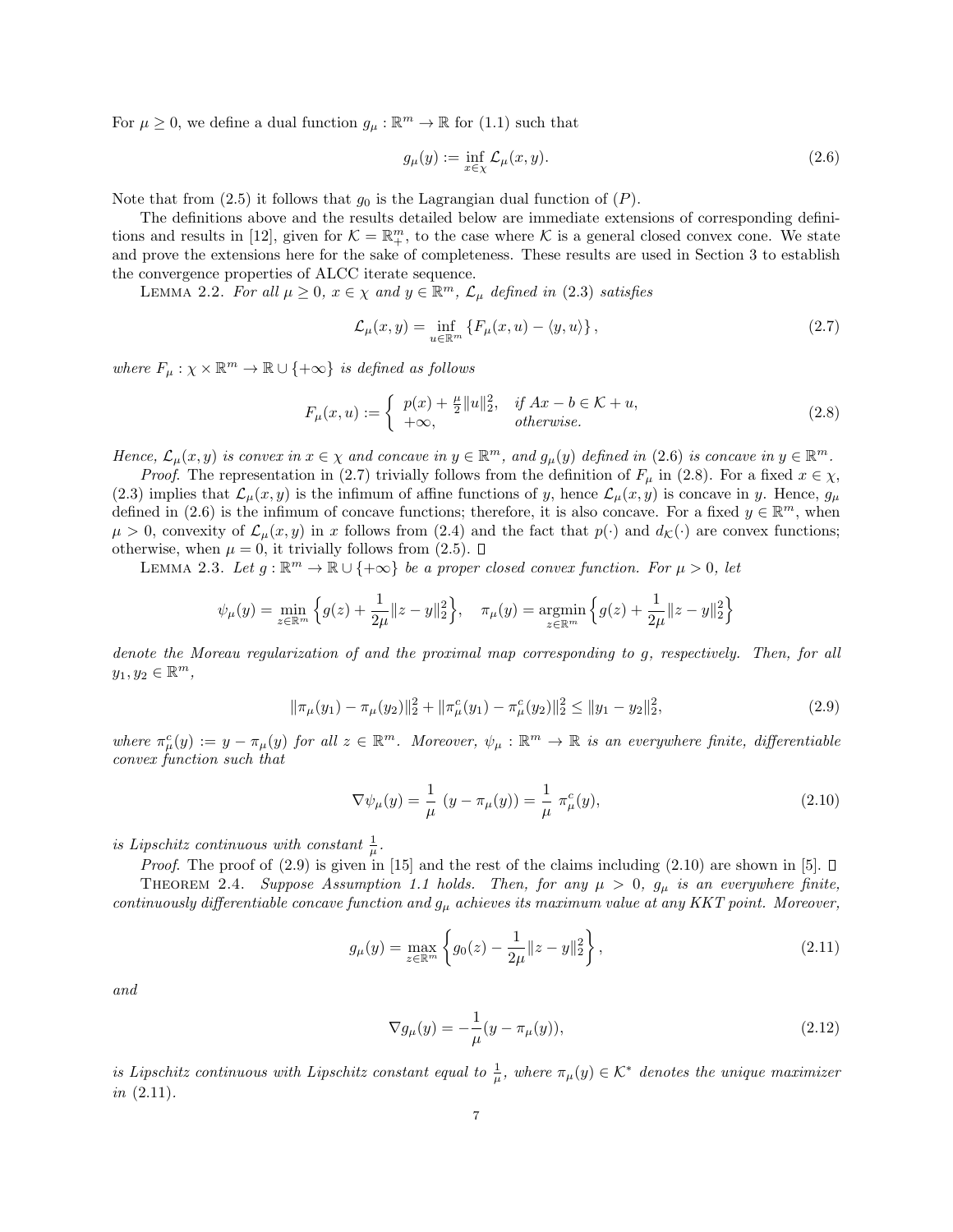*Proof.* Fix  $\mu > 0$ , define

$$
h_{\mu}(u) := \inf_{x \in \chi} F_{\mu}(x, u).
$$
\n(2.13)

Note that  $F_{\mu}(x, u) = p(x) + \frac{\mu}{2} ||u||_2^2 + \mathbf{1}_{\mathcal{K}}(Ax - b - u)$ , where  $\mathbf{1}_{\mathcal{K}}(\cdot)$  denotes the indicator function of the set K; therefore,  $F_{\mu}(x, u)$  is convex in  $(x, u)$ . Since  $F_{\mu}$  is convex in  $(x, u)$ ,  $\chi$  is a convex set and  $h_{\mu}(0)$  =  $\inf_{x \in \chi} \{p(x) + \mathbf{1}_{\mathcal{K}}(Ax - b)\} = p^* > -\infty$ , it follows that  $h_{\mu}$  is a convex function such that  $h_{\mu}(\cdot) > -\infty$  [4]. From the definition of  $F_{\mu}$ , it follows that for all  $u \in \mathbb{R}^m$ ,

$$
h_{\mu}(u) = h_0(u) + \mu \omega(u),
$$

where  $\omega(u) := \frac{1}{2} ||u||_2^2$ . Substituting (2.7) in (2.6), for all  $\mu \ge 0$ , we get

$$
g_{\mu}(y) = \inf_{u \in \mathbb{R}^m} \{ h_{\mu}(u) - \langle y, u \rangle \} = -h_{\mu}^*(y),
$$

where  $h^*_{\mu}$  denotes the conjugate of the convex function  $h_{\mu}$ .

Fix  $\mu > 0$ , since  $h_{\mu}$  is a sum of two convex functions, it follows from Theorem 16.4 in [16] that

$$
g_{\mu}(y) = -(h_0 + \mu \omega)^*(y) = -\min_{z \in \mathbb{R}^m} \left\{ h_0^*(z) + \mu \omega^* \left( \frac{y - z}{\mu} \right) \right\}.
$$
 (2.14)

Since  $h_0^* = -g_0$  and  $\omega^* = \omega$ , the result (2.11) immediately follows from (2.14).

Note that (2.11) shows that  $-g_{\mu}$  is the Moreau regularization of  $-g_0$ . Therefore, Lemma 2.3 and (2.11) imply that  $g_\mu$  is everywhere finite, differentiable concave function such that  $\nabla g_\mu$  is given in (2.12).

Let y<sup>\*</sup> be a KKT point of (1.1). Note that  $\pi_{\mu}(y^*) = y^*$ . Hence  $\nabla g_{\mu}(y^*) = 0$ . Concavity of  $g_{\mu}$  implies that  $y^* \in \operatorname{argmax} g_\mu(y)$  for any KKT point  $y^*$ .

THEOREM 2.5. Fix  $\mu > 0$  and  $\bar{y} \in \mathbb{R}^m$ . Suppose  $\bar{x} \in \chi$  is an  $\xi$ -optimal solution to  $\min_{x \in \chi} L_{\mu}(x, \bar{y}),$  i.e.  $L_{\mu}(\bar{x}, \bar{y}) \leq \min\{L_{\mu}(x, \bar{y}): x \in \chi\} + \xi = g_{\mu}(\bar{y}) + \xi$ . Then

$$
\mu \|\nabla_y \mathcal{L}_\mu(\bar{x}, \bar{y}) - \nabla g_\mu(\bar{y})\|_2^2 \le 2\xi. \tag{2.15}
$$

*Proof.* For  $\mu > 0$ ,  $g_{\mu}$  is concave and  $\nabla g_{\mu}$  is Lipschitz continuous with Lipschitz constant equal to  $\frac{1}{\mu}$ ; therefore,

$$
g_{\mu}(y) \ge g_{\mu}(\bar{y}) + \langle \nabla g_{\mu}(\bar{y}), y - \bar{y} \rangle - \frac{1}{2\mu} \|y - \bar{y}\|_2^2, \tag{2.16}
$$

for all  $y \in \mathbb{R}^m$ . Moreover, since for every  $x \in \chi$ ,  $\mathcal{L}_{\mu}(x, y)$  is concave in y, it follows that for all  $y \in \mathbb{R}^m$ 

$$
\mathcal{L}_{\mu}(\bar{x}, \bar{y}) + \langle \nabla_y \mathcal{L}_{\mu}(\bar{x}, \bar{y}), y - \bar{y} \rangle \ge \mathcal{L}_{\mu}(\bar{x}, y) \ge g_{\mu}(y). \tag{2.17}
$$

Combining (2.16), (2.17) and the fact that  $\bar{x}$  is  $\xi$ -optimal and y is arbitrary, we get

$$
\xi \geq \sup_{y \in \mathbb{R}^m} \left\{ \langle \nabla g_\mu(\bar{y}) - \nabla_y \mathcal{L}_\mu(\bar{x}, \bar{y}), y - \bar{y} \rangle - \frac{1}{2\mu} \|y - \bar{y}\|_2^2 \right\} = \frac{\mu}{2} \|\nabla g_\mu(\bar{y}) - \nabla_y \mathcal{L}_\mu(\bar{x}, \bar{y})\|_2^2.
$$

 $\Box$ 

**3. ALCC Algorithm.** In order to solve  $(P)$  given in  $(1.1)$ , we inexactly solve the sequence of subproblems:

$$
(SP_k): \ \min_{x \in \chi} P_k(x, y_k), \tag{3.1}
$$

where

$$
P_k(x,y) := \frac{1}{\mu_k} \mathcal{L}_{\mu_k}(x,y) = \frac{1}{\mu_k} p(x) + \frac{1}{2} d_K \left( Ax - b - \frac{y}{\mu_k} \right)^2.
$$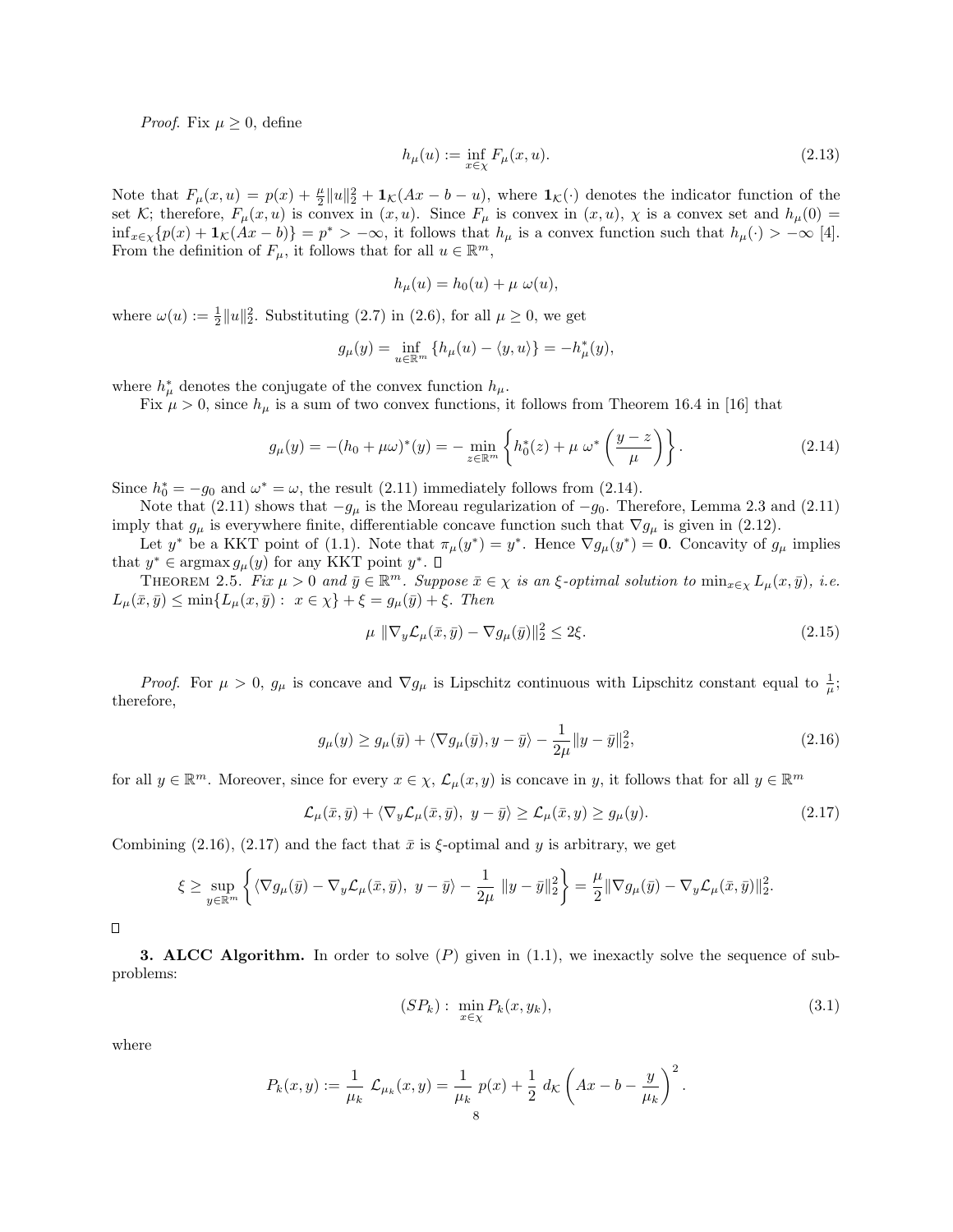Algorithm ALCC  $(x_0, \{\alpha_k, \eta_k, \mu_k\})$ 

1:  $y_1 \leftarrow \mathbf{0}, k \leftarrow 1$ 2: while  $k \geq 1$  do 3:  $x_k \leftarrow \text{ORACLE}(P_k, y_k, \alpha_k, \eta_k, \mu_k)$  /\* See Section 3.1 for Oracle \*/ 4:  $y_{k+1} \leftarrow \mu_k \left[ \Pi_{\mathcal{K}} \left( Ax_k - b - \frac{y_k}{\mu_k} \right) - \left( Ax_k - b - \frac{y_k}{\mu_k} \right) \right]$ 5:  $k \leftarrow k + 1$ 6: end while

Fig. 3.1: Augmented Lagrangian Algorithm for Conic Convex Programming

For notational convenience, we define

$$
f_k(x,y) := \frac{1}{2} d\kappa \left( Ax - b - \frac{y}{\mu_k} \right)^2.
$$

Therefore,  $P_k(x, y) = \frac{1}{\mu_k} p(x) + f_k(x, y)$ . The specific choice of penalty parameter and Lagrangian dual sequences,  $\{\mu_k\}$  and  $\{y_k\}$ , are discussed later in this section.

LEMMA 3.1. For all  $k \geq 1$  and  $y \in \mathbb{R}^m$ ,  $f_k(x, y)$  is convex in x. Moreover,

$$
\nabla_x f_k(x, y) = A^T \left( Ax - b - \frac{y}{\mu_k} - \Pi_K \left( Ax - b - \frac{y}{\mu_k} \right) \right), \tag{3.2}
$$

and  $\nabla_x f_k(x, y)$  is Lipschitz continuous in x with constant  $L = \sigma_{\max}^2(A)$ .

*Proof.* See appendix for the proof.  $\square$ 

The ALCC algorithm is displayed in Figure 3.1. The inputs to ALCC are an initial point  $x_0 \in \chi$  and a parameter sequence  $\{\alpha_k, \eta_k, \mu_k\}$  such that

$$
\alpha_k \searrow 0, \quad \eta_k \searrow 0, \quad 0 < \mu_k \nearrow \infty. \tag{3.3}
$$

**3.1. Oracle.** The subroutine  $\text{ORACLE}(P, \bar{y}, \alpha, \eta, \mu)$  returns  $\bar{x} \in \chi$  such that  $\bar{x}$  satisfies one of the following two conditions:

$$
0 \le P(\bar{x}, \bar{y}) - \inf_{x \in \chi} P(x, \bar{y}) \le \frac{\alpha}{\mu},\tag{3.4}
$$

$$
\exists q \in \partial_x P(\bar{x}, \bar{y}) + \partial_x \mathbf{1}_{\chi}(\bar{x}) \text{ s.t. } ||q||_2 \le \frac{\eta}{\mu},\tag{3.5}
$$

where  $\mathbf{1}_{\chi}(\cdot)$  denotes the indicator function of the set  $\chi$ .

Let  $\bar{\rho}_k(x) := \frac{1}{\mu_k} \rho(x)$  and  $\bar{\gamma}_k(x) := \frac{1}{\mu_k} \gamma(x) + f_k(x, y_k)$ . Then  $\nabla \bar{\gamma}_k$  exists and is Lipschitz continuous with Lipschitz constant

$$
L_{\bar{\gamma}_k} := \frac{1}{\mu_k} L_{\gamma} + \sigma_{\max}^2(A). \tag{3.6}
$$

Let

$$
\chi \supset \chi_k^* := \operatorname*{argmin}_{x \in \chi} P_k(x, y_k) \tag{3.7}
$$

denote the set of optimal solutions to  $(SP_k)$ . Then, Lemma 2.1 guarantees that the APG algorithm with the initial iterate  $x_{k-1} \in \chi$  requires at most

$$
\ell_{\max}(k) := \sqrt{\frac{2\mu_k L_{\bar{\gamma}_k}}{\alpha_k}} d_{\chi_k^*}(x_{k-1})
$$
\n(3.8)

iterations to compute  $\frac{\alpha_k}{\mu_k}$ -optimal solution to the k-th subproblem  $(SP_k)$  in (3.1). Thus, setting the stopping criterion stop =  $\{l \geq \ell_{\text{max}}(k)\}\$  ensures that the output of the APG algorithm satisfies (3.4). Thus, we have shown that there exists a subroutine  $\text{ORACLE}(P_k, y_k, \alpha_k, \eta_k, \mu_k)$  that can compute  $x_k$  satisfying either (3.4) or (3.5). As indicated earlier, the computational complexity of each iteration in the APG algorithm is dominated by the complexity of computing the solution to (1.2).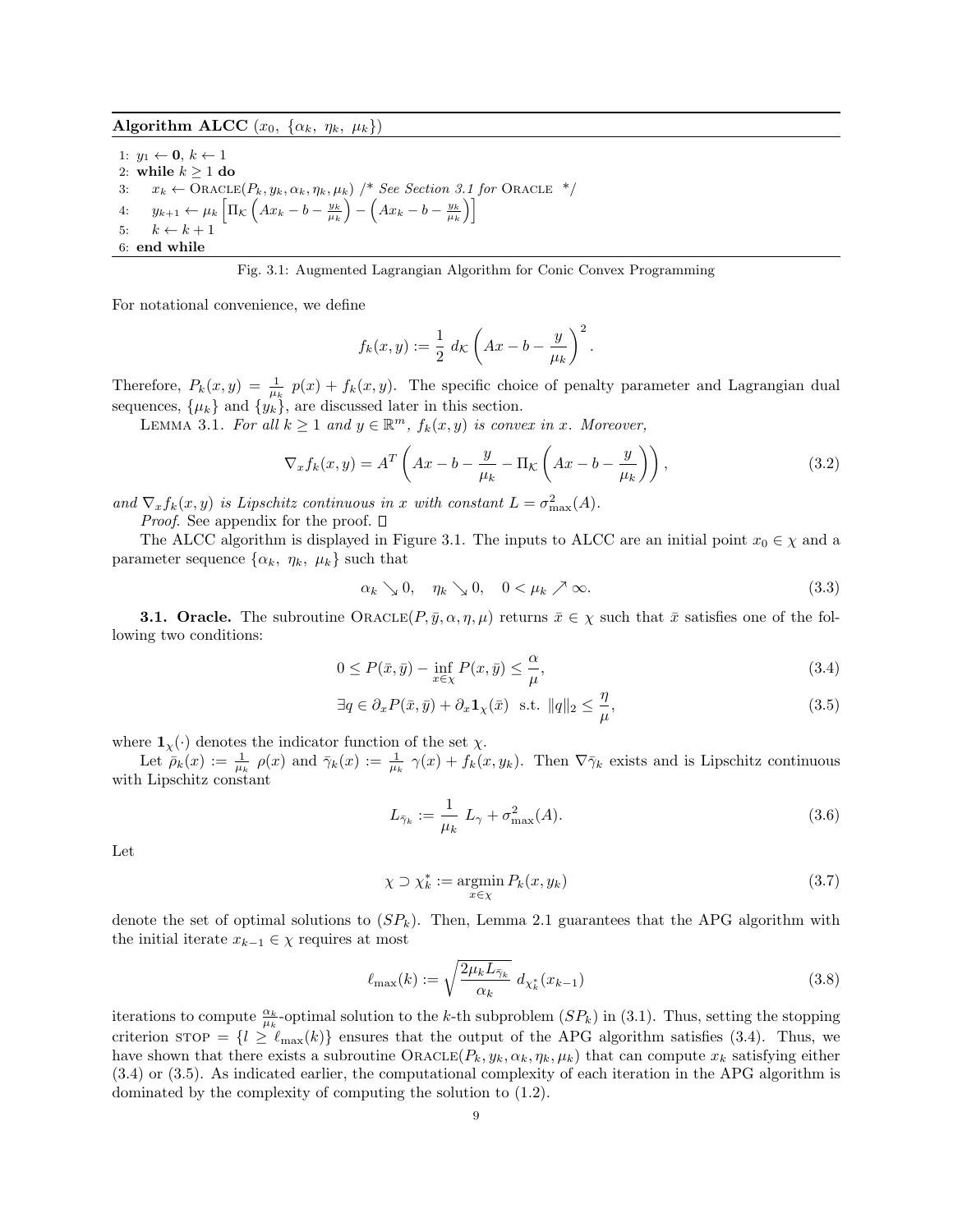3.2. Convergence properties of ALCC algorithm. In this section we investigate the convergence rate of ALCC algorithm.

LEMMA 3.2. Let  $K \subset \mathbb{R}^n$  denote a closed, convex cone and  $\bar{x} \in \mathbb{R}^n$ . Then  $\bar{x} - \Pi_K(\bar{x}) \in -\mathcal{K}^*$  and  $\langle \bar{x} - \Pi_{\mathcal{K}}(\bar{x}), \Pi_{\mathcal{K}}(\bar{x}) \rangle = 0$ , where  $\mathcal{K}^* = \{ s \in \mathbb{R}^n : \langle s, x \rangle \geq 0 \ \forall x \in \mathcal{K} \}$ . Finally, if  $x \in -\mathcal{K}^*$ , then  $\Pi_{\mathcal{K}}(x) = 0$ . *Proof.* See appendix for the proof.  $\square$ 

From Lemma 3.2, it follows that the dual variable  $y_{k+1}$  computed in Line 4 of ALCC algorithm satisfies  $y_{k+1} \in \mathcal{K}^*$ . Also note that for all  $k \geq 1$ ,

$$
y_{k+1} = y_k + \mu_k \nabla_y \mathcal{L}_{\mu_k}(x_k, y_k). \tag{3.9}
$$

Next, we establish that the sequence of dual variables  $\{y_k\}$  generated by ALCC algorithm is bounded for an appropriately chosen parameter sequence.

LEMMA 3.3. Let  $\{x_k, y_k\} \in \chi \times \mathcal{K}^*$  be the sequence of primal-dual ALCC iterates for a given input parameter sequence  $\{\alpha_k, \eta_k, \mu_k\}$  satisfying (3.3). Then, for all  $k \geq 1$ ,

$$
0 \leq \mathcal{L}_{\mu_k}(x_k, y_k) - g_{\mu_k}(y_k) \leq \xi_k,\tag{3.10}
$$

where

$$
\xi_k = \max\{\alpha_k, \ \eta_k \ d_{\chi_k^*}(x_k)\},\tag{3.11}
$$

and  $\chi_k^* \subset \chi$  is defined in (3.7).

*Proof.* Fix  $k \geq 1$ . Suppose  $x_k = \text{ORACLE}(P_k, y_k, \alpha_k, \eta_k, \mu_k)$  satisfies (3.4). Then we have

$$
P_k(x_k, y_k) \le \inf_{x \in \chi} P_k(x, y_k) + \frac{\alpha_k}{\mu_k} = \frac{g_{\mu_k}(y_k) + \alpha_k}{\mu_k}.
$$
\n(3.12)

Suppose instead that  $x_k = \text{ORACLE}(P_k, y_k, \alpha_k, \eta_k, \mu_k)$  satisfies (3.5). Then, there exists  $q_k \in \partial_x P_k(x_k, y_k)$  +  $\partial \mathbf{1}_{\chi}(x_k)$  such that  $||q_k||_2 \leq \frac{\eta_k}{\mu_k}$ . Since  $P_k(x, y_k) + \mathbf{1}_{\chi}(x)$  is convex in x, it follows that

$$
P_k(x_k, y_k) \le \inf_{\bar{x} \in \chi_k^*} P_k(\bar{x}, y_k) + \langle q_k, x_k - \bar{x} \rangle \le \frac{g_{\mu_k}(y_k) + \eta_k d_{\chi_k^*}(x_k)}{\mu_k}.
$$
\n(3.13)

Since  $P_k(x, y) = \frac{1}{\mu_k} \mathcal{L}_{\mu_k}(x, y)$ , the desired result follows from (3.12) and (3.13). The following result was originally established in [13] for  $\mathcal{K} = \mathbb{R}^m_+$ . We state and prove the extension to general convex cones for completeness.

THEOREM 3.4. Suppose  $B := \sum_{k=1}^{\infty}$  $\sqrt{2 \xi_k \mu_k} < \infty$ , where  $\xi_k$  is defined in (3.11). Then, for all  $k \geq 1$ ,  $||y_k||_2 \leq B + ||y^*||_2$  where  $y^*$  is any KKT point of  $(P)$ .

 $|2 \leq B + ||y||_2$  where y is any KK1 point of (F).<br>Proof. Lemma 3.3 and Theorem 2.5 imply that  $\sqrt{2 \xi_k \mu_k} \geq ||\mu_k \nabla_y \mathcal{L}_{\mu_k}(x_k, y_k) - \mu_k \nabla g_{\mu_k}(y_k)||_2$ . Next, adding and subtracting  $y_k$ , and using  $(2.12)$  and  $(3.9)$ , we get

$$
\sqrt{2 \xi_k \mu_k} \ge \|\mu_k \nabla_y \mathcal{L}_{\mu_k}(x_k, y_k) + y_k - (y_k + \mu_k \nabla g_{\mu_k}(y_k))\|_2 = \|y_{k+1} - \pi_{\mu_k}(y_k)\|_2, \tag{3.14}
$$

Since  $\sum_{k=1}^{\infty}$  $\sqrt{2 \xi_k \mu_k} < \infty$ , it follows that  $\xi_k \mu_k \to 0$ . Thus,  $\lim_{k \in \mathbb{Z}_+} (y_{k+1} - \pi_{\mu_k}(y_k)) = 0$ .

Assumption 1.1 guarantees that a KKT point  $y^* \in \mathcal{K}^*$  exists. Since  $y^* \in \text{argmax}_{y \in \mathbb{R}^m} g_0(y)$ , Theorem 2.4 implies that  $y^* \in \text{argmax}_{y \in \mathbb{R}^m} g_{\mu_k}(y)$  for all  $k \geq 1$ . Therefore,  $\nabla g_{\mu_k}(y^*) = 0$ , and consequently, by  $(2.12)$ ,  $y^* = \pi_{\mu_k}(y^*)$ . Since  $\pi_{\mu_k}$  is non-expansive, it follows that

$$
\|\pi_{\mu_k}(y_k)-y^*\|_2=\|\pi_{\mu_k}(y_k)-\pi_{\mu_k}(y^*)\|_2\leq\|y_k-y^*\|_2.
$$

Hence,

$$
||y_{k+1} - y^*||_2 \le ||y_{k+1} - \pi_{\mu_k}(y_k)||_2 + ||\pi_{\mu_k}(y_k) - y^*||_2,
$$
  
\n
$$
\le ||y_{k+1} - \pi_{\mu_k}(y_k)||_2 + ||y_k - y^*||_2,
$$
  
\n
$$
\le \sqrt{2 \xi_k \mu_k} + ||y_k - y^*||_2.
$$
\n(3.15)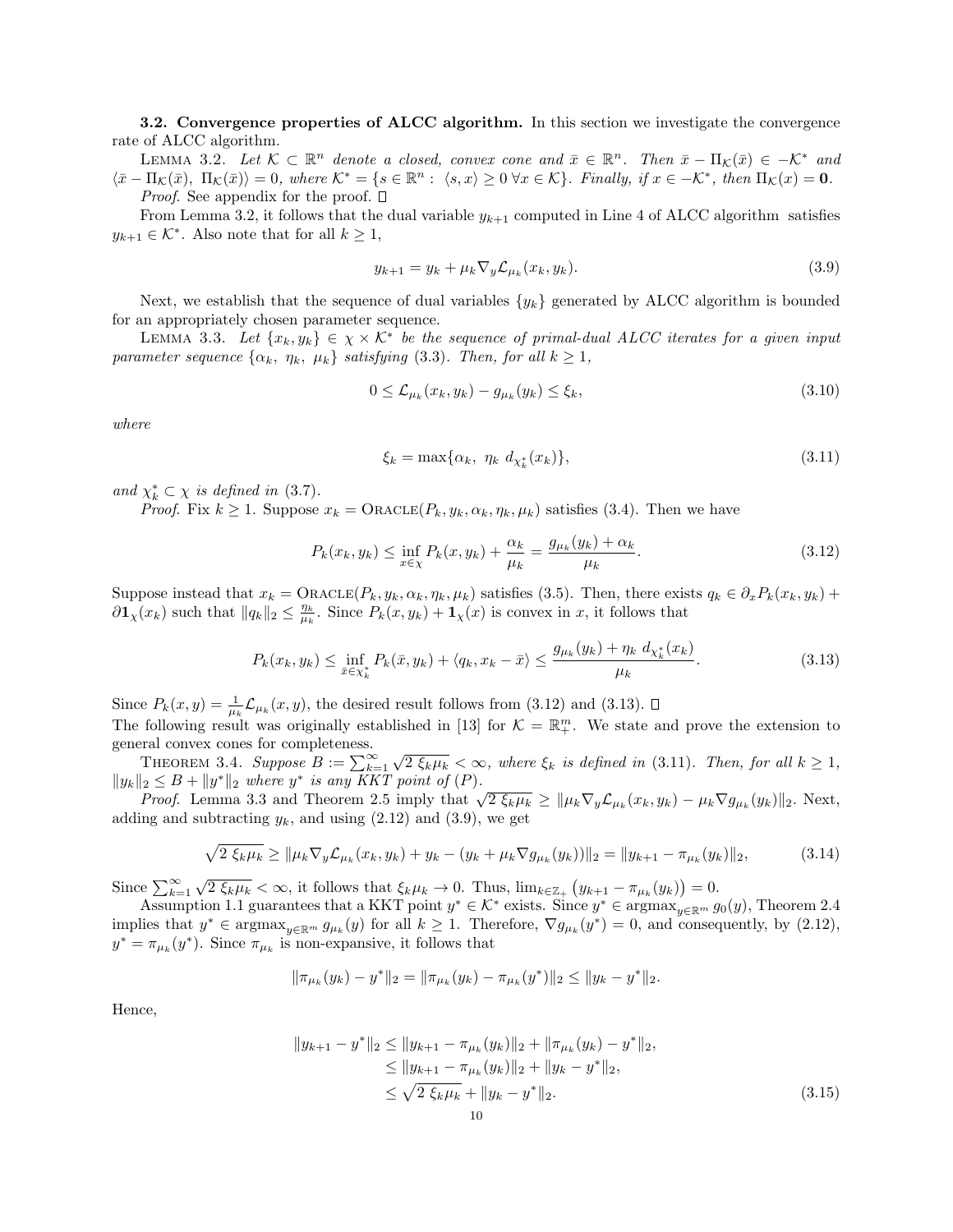Since  $y_1 = 0$ , the desired result is obtained by summing the above inequality over k.  $\Box$ 

In the rest of this section we investigate the convergence properties of ALCC for the multiplier sequence  $\{\alpha_k, \eta_k, \mu_k\}$  defined as follows

$$
\mu_k = \beta^k \ \mu_0, \quad \alpha_k = \frac{1}{k^{2(1+c)} \ \beta^k} \ \alpha_0, \quad \eta_k = \frac{1}{k^{2(1+c)} \ \beta^k} \ \eta_0,
$$
\n(3.16)

for all  $k \ge 1$ , where  $\beta > 1$ ,  $c, \alpha_0, \eta_0$  and  $\mu_0$  are all strictly positive. Thus,  $\alpha_k \searrow 0$ ,  $\eta_k \searrow 0$  and  $\mu_k \nearrow \infty$ .

Let  $\infty > \Delta_{\chi} := \max_{x \in \chi} \max_{x' \in \chi} ||x - x'||_2$  denote the diameter of the compact set  $\chi$ . Clearly,  $d_{\chi^*_k}(x_k) \le$  $\Delta_{\chi}$  for all  $k \geq 1$ , where  $\chi_k^* \subset \chi$  is defined in (3.7). Hence, from the definition of  $\xi_k$  in (3.11), it follows that

$$
\sqrt{\xi_k \mu_k} \le \frac{1}{k^{1+c}} \sqrt{\mu_0 \max\{\alpha_0, \eta_0 \Delta_\chi\}}, \quad \forall k \ge 1,
$$
\n(3.17)

and  $\sum_{k=1}^{\infty}$  $\sqrt{\xi_k \mu_k} < \infty$  as required by Theorem 3.4. First, we lower bound the sub-optimality as a function of primal infeasibility of the iterates.

THEOREM 3.5. Let  $\{x_k, y_k\} \in \chi \times \mathcal{K}^*$  be the sequence of primal-dual ALCC iterates corresponding to a parameter sequence  $\{\alpha_k, \eta_k, \mu_k\}$  satisfying (3.3). Then

$$
p(x_k) - p^* \ge -\|y^*\|_2 \, d_{\mathcal{K}}\left(Ax_k - b - \frac{y_k}{\mu_k}\right) + \frac{1}{\mu_k} \left\langle y_k, y^* \right\rangle,
$$

where  $y^* \in \mathcal{K}^*$  denotes any KKT point of  $(P)$  and  $p^*$  denotes the optimal value of  $(P)$  given in (1.1).

*Proof.* The dual function  $g_0(y) = -\infty$  when  $y \notin \mathcal{K}^*$ ; and for all  $y \in \mathcal{K}^*$ , the dual function  $g_0$  of  $(P)$  can be equivalently written as

$$
g_0(y) = \langle b, y \rangle + \inf_{x \in \mathbb{R}^n} \left\{ p(x) + \mathbf{1}_{\chi}(x) - \langle A^T y, x \rangle \right\},
$$
  
=  $\langle b, y \rangle - (p + \mathbf{1}_{\chi})^* (A^T y).$ 

Hence, the dual of  $(P)$  is

$$
(D): \quad \max_{y \in \mathcal{K}^*} \langle b, y \rangle - (p + \mathbf{1}_{\chi})^* (A^T y). \tag{3.18}
$$

Any KKT point  $y^* \in \mathcal{K}^*$  is an optimal solution of (3.18). Let  $b_k := b + \frac{y_k}{\mu_k}$  for all  $k \ge 1$ . For  $\kappa > 0$ , define

$$
\begin{split}\n(\mathcal{P}_k): \quad & \min_{x \in \chi} \left\{ p(x) + \kappa \, d_{\mathcal{K}}(Ax - b_k) \right\}, \\
& = \min_{x \in \mathbb{R}^n, s \in \mathcal{K}} \left\{ p(x) + \mathbf{1}_{\chi}(x) + \kappa \, \|Ax - b_k - s\|_2 \right\}, \\
& = \max_{\|w\|_2 \le \kappa} \min_{x \in \mathbb{R}^n, s \in \mathcal{K}} \left\{ p(x) + \mathbf{1}_{\chi}(x) + \langle w, Ax - b_k - s \rangle \right\}, \\
& = \max_{\|w\|_2 \le \kappa} \left\{ -\langle b_k, w \rangle + \inf_{s \in \mathcal{K}} \langle -w, s \rangle - \sup_{x \in \mathbb{R}^n} \left\{ \langle -A^T w, x \rangle - (p(x) + \mathbf{1}_{\chi}(x)) \right\} \right\}.\n\end{split}
$$

Since  $\inf_{s \in \mathcal{K}} \langle -w, s \rangle > -\infty$ , only if  $-w \in \mathcal{K}^*$ ; by setting  $y = -w$ , we obtain the following dual problem  $(\mathcal{D}_k)$ of  $(\mathcal{P}_k)$ :

$$
(D_k): \quad \max_{\|y\|_2 \leq \tau, \ y \in \mathcal{K}^*} \left\{ \langle b_k, y \rangle - (p + \mathbf{1}_{\chi})^* (A^T y) \right\}.
$$

Since  $y^* \in \mathcal{K}^*$  is feasible to  $(\mathcal{D}_k)$  for  $\kappa = ||y^*||_2$ , and  $x_k \in \chi$  is feasible to  $(P_k)$ , weak duality implies that

$$
p(x_k) + ||y^*||_2 d_{\mathcal{K}}(Ax_k - b_k) \ge \langle b, y^* \rangle - (p + \mathbf{1}_{\chi})^* (A^T y^*) + \frac{1}{\mu_k} \langle y_k, y^* \rangle = p^* + \frac{1}{\mu_k} \langle y_k, y^* \rangle,
$$

where the equality follows from strong duality between  $(P)$  and  $(D)$ .  $\Box$ 

Next, we upper bound the suboptimality.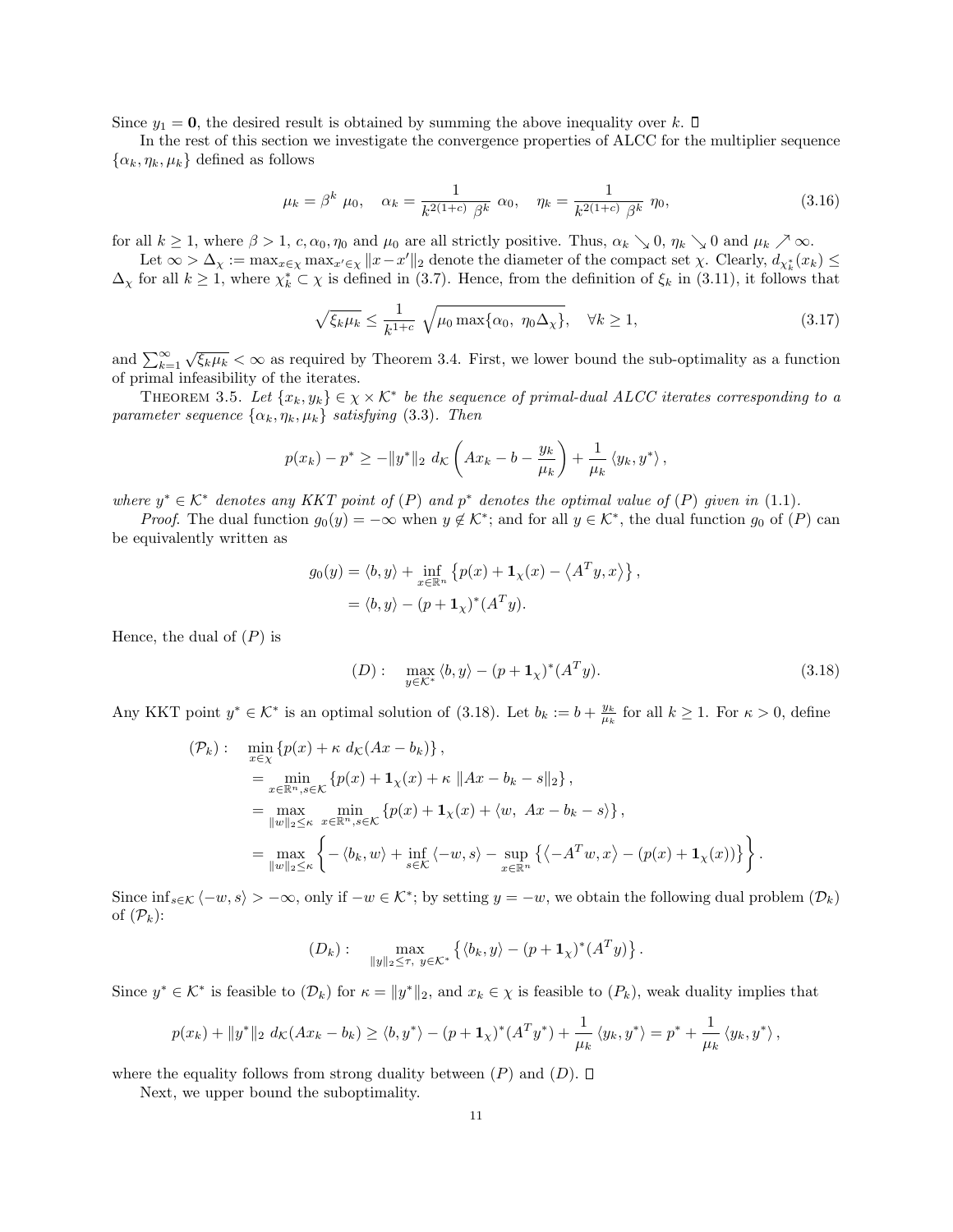THEOREM 3.6. Let  $\{x_k, y_k\} \in \chi \times \mathcal{K}^*$  be the sequence of primal-dual ALCC iterates corresponding to a parameter sequence  $\{\alpha_k, \eta_k, \mu_k\}$  satisfying (3.3). Let  $p^*$  denote the optimal value of  $(P)$ . Then

$$
P_k(x_k, y_k) - \frac{1}{\mu_k} p^* \le \frac{1}{\mu_k} \xi_k^* + \frac{1}{2\mu_k^2} \|y_k\|_2^2,
$$
\n(3.19)

where  $\xi_k^* = \max\{\alpha_k, \eta_k \, d_{\chi^*}(x_k)\}\$ and  $\chi^*$  denote the set of optimal solutions to  $(P)$ .

*Proof.* Fix  $k \ge 1$  and let  $x^* \in \chi^*$ . Suppose that  $x_k = \text{ORACLE}(P_k, y_k, \alpha_k, \eta_k, \mu_k)$  satisfies (3.4). Then, since  $x^* \in \chi$ , from (3.12), it follows that

$$
P_k(x_k, y_k) \le \inf_{x \in \chi} P_k(x, y_k) + \frac{\alpha_k}{\mu_k} \le P_k(x^*, y_k) + \frac{\alpha_k}{\mu_k}.\tag{3.20}
$$

Next, suppose that  $x_k = \text{ORACLE}(P_k, y_k, \alpha_k, \eta_k, \mu_k)$  satisfies (3.5). Then, since  $P_k(x, y_k) + \mathbf{1}_\chi(x)$  is convex in x for all  $k \geq 1$ , it follows that

$$
P_k(x_k, y_k) \le P_k(x^*, y_k) + \langle q_k, x_k - x^* \rangle \le P_k(x^*, y_k) + \frac{\eta_k \| x_k - x^* \|_2}{\mu_k}.
$$
\n(3.21)

From  $(3.20)$  and  $(3.21)$ , it follows that

$$
P_k(x_k, y_k) - \frac{1}{\mu_k} p^* \le \frac{1}{2} d_K \left( Ax^* - b - \frac{y_k}{\mu_k} \right)^2 + \frac{\max\{\alpha_k, \ \eta_k \ \|x_k - x^*\|_2\}}{\mu_k}.
$$
 (3.22)

Since  $Ax^* - b \in \mathcal{K}$ , Lemma A.2 implies that  $d_{\mathcal{K}}\left(Ax^* - b - \frac{y_k}{\mu_k}\right) \leq \frac{\|y_k\|_2}{\mu_k}$  $\frac{y_k||_2}{\mu_k}$ . Moreover, since  $x^* \in \chi^*$  is arbitrary, from (3.22) it follows that

$$
P_k(x_k, y_k) - \frac{1}{\mu_k} p^* \le \frac{\|y_k\|_2^2}{2\mu_k} + \frac{\max\{\alpha_k, \ \eta_k \ \inf_{x^* \in \chi^*} \|x_k - x^*\|_2\}}{\mu_k}.
$$
\n(3.23)

 $\Box$ 

Note that since  $f_k(\cdot) \geq 0$ , we have  $P_k(x_k, y_k) \geq \frac{1}{\mu_k} p(x_k)$  for all  $k \geq 1$ . Hence,

$$
p(x_k) - p^* \le \xi_k^* + \frac{1}{2\mu_k} \|y_k\|_2^2.
$$
\n(3.24)

Now, we establish a bound on the infeasibility of the primal ALCC iterate sequence.

THEOREM 3.7. Let  $\{x_k, y_k\} \in \chi \times \mathcal{K}^*$  denote the sequence of primal-dual ALCC iterates for a parameter sequence  $\{\alpha_k, \eta_k, \mu_k\}$  satisfying (3.3) and  $y^* \in \mathcal{K}^*$  be a KKT point of (P). Then

$$
0 \le d_{\mathcal{K}} \left( Ax_k - b \right) \le \frac{\|y_k\|_2 + \|y_{k+1} - y_k\|_2}{\mu_k} \tag{3.25}
$$

for all  $k \geq 1$ , where  $\xi_k^* = \max\{\alpha_k, \eta_k \, d_{\chi^*}(x_k)\}\$  and  $\chi^*$  denote the set of optimal solutions to  $(P)$ .

Proof. From Step 4 in ALCC algorithm, it follows that

$$
\frac{y_{k+1} - y_k}{\mu_k} = \Pi_{\mathcal{K}} \left( Ax_k - b - \frac{y_k}{\mu_k} \right) - (Ax_k - b),
$$
  
=  $\Pi_{\mathcal{K}} \left( Ax_k - b - \frac{y_k}{\mu_k} \right) - \Pi_{\mathcal{K}} (Ax_k - b) + \Pi_{\mathcal{K}} (Ax_k - b) - (Ax_k - b).$ 

Hence,

$$
d_{\mathcal{K}}(Ax_k-b) \le \frac{\|y_{k+1}-y_k\|_2}{\mu_k} + \left\|\Pi_{\mathcal{K}}\left(Ax_k-b-\frac{y_k}{\mu_k}\right)-\Pi_{\mathcal{K}}(Ax_k-b)\right\|_2.
$$

The result now follows from the fact that  $\Pi_{\mathcal{K}}$  is non-expansive.  $\Box$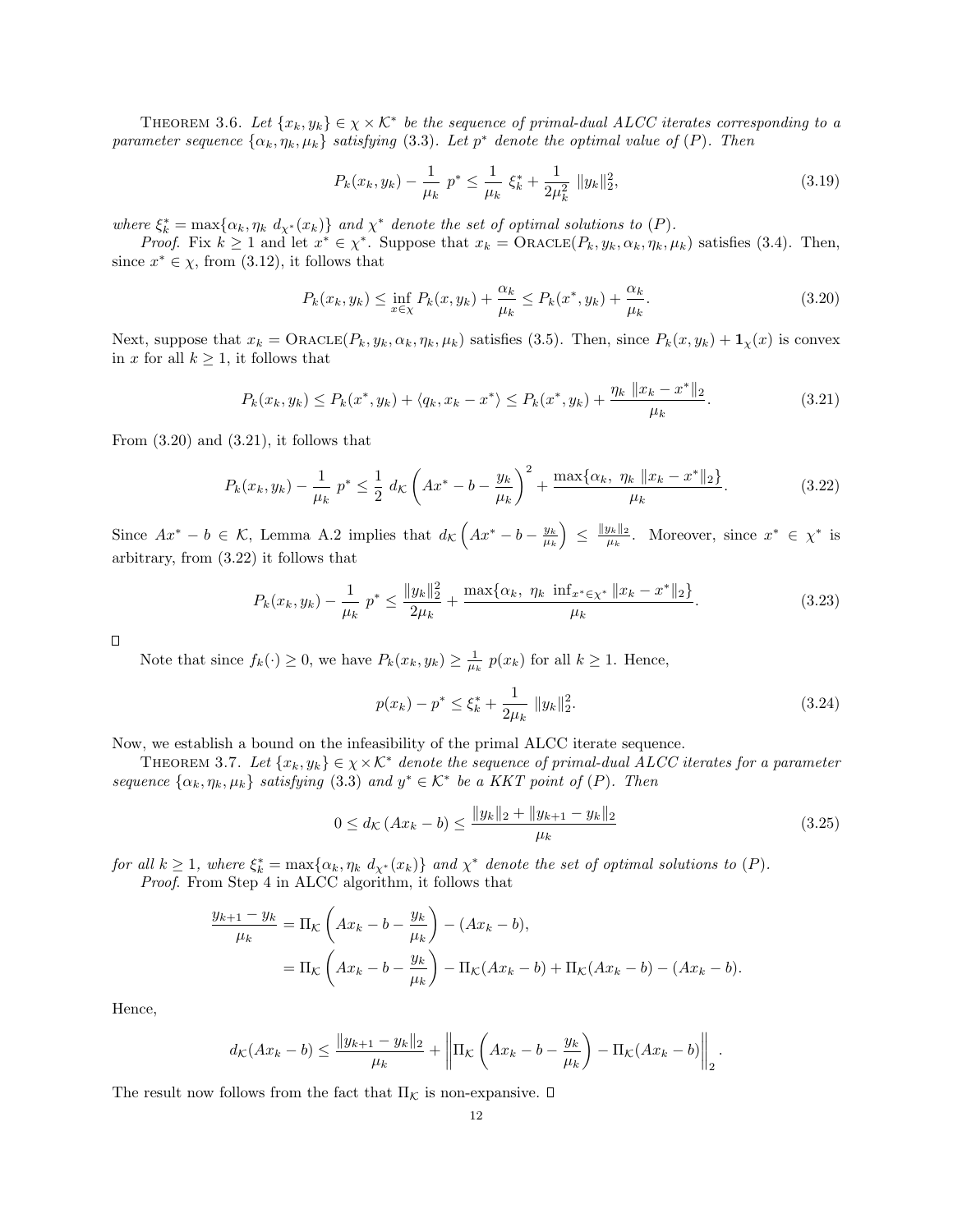In the next theorem we establish the convergence rate of ALCC algorithm.

THEOREM 3.8. Let  $\{x_k, y_k\} \in \chi \times \mathcal{K}^*$  denote the sequence of primal-dual ALCC iterates for a parameter sequence  $\{\alpha_k, \eta_k, \mu_k\}$  satisfying (3.16). Then for all  $\epsilon > 0$ ,  $d_{\mathcal{K}}(Ax_k - b) \leq \epsilon$  and  $|p(x_k) - p^*| \leq \epsilon$  within  $\mathcal{O}(\log(\epsilon^{-1}))$  ORACLE calls, which require solving at most  $\mathcal{O}(\epsilon^{-1}\log(\epsilon^{-1}))$  problems of the form (1.2).

*Proof.* To simplify the notation, let  $\alpha_0 = \eta_0 = \mu_0 = 1$ , and, without loss of generality, assume that  $1 \leq \mathcal{D}$ , where  $\mathcal{D} := \max_{x \in \chi} d_{\chi^*}(x) \leq \Delta_{\chi} < \infty$ . Then, clearly  $d_{\chi^*}(x_k) \leq \mathcal{D}$  for all  $k \geq 1$ .

First, (3.25) implies that

$$
d_{\mathcal{K}}(Ax_k - b) \le \frac{1}{\beta^k} \left( \|y_k\|_2 + \|y_{k+1} - y_k\|_2 \right). \tag{3.26}
$$

Moreover, from Step 4 of ALCC algorithm, it follows that

$$
d_{\mathcal{K}}\left(Ax_{k}-b-\frac{y_{k}}{\mu_{k}}\right) \leq \frac{\|y_{k+1}\|_{2}}{\mu_{k}} = \frac{1}{\beta^{k}}\|y_{k+1}\|_{2}.
$$
\n(3.27)

Now, Theorem 3.5, (3.24) and (3.27) together imply that

$$
|p(x_k) - p^*| \le \frac{1}{\beta^k} \max \left\{ \|y^*\|_2 \left( \|y_{k+1}\|_2 + \|y_k\|_2 \right), \ \frac{\mathcal{D}}{k^{2(1+c)}} + \frac{\|y_k\|_2^2}{2} \right\} \tag{3.28}
$$

Theorem 3.4 shows that  $\{y_k\}$  is a bounded sequence. Hence, from (3.26) and (3.28), we have

$$
d_{\mathcal{K}}(Ax_k - b) = \mathcal{O}\left(\frac{1}{\beta^k}\right), \qquad |p(x_k) - p^*| = \mathcal{O}\left(\frac{1}{\beta^k}\right). \tag{3.29}
$$

Hence, (3.29) implies that for all  $\epsilon > 0$ , an  $\epsilon$ -optimal and  $\epsilon$ -feasible solution to (P) can be computed within  $\mathcal{O}(\log(\epsilon^{-1}))$  iterations of ALCC algorithm.

The values of  $L_{\bar{\gamma}_k}$ ,  $\alpha_k$  and  $\mu_k$  are given respectively in (3.6) and (3.16). Substituting them in the expression for  $\ell_{\max}(k)$  in (3.8) and using the fact that  $d_{\chi^*_k}(x_{k-1}) \leq \Delta_{\chi}$ , we obtain

$$
\ell_{\max}(k) \le \sqrt{\frac{2L_{\gamma}}{\beta^k} + 2\sigma_{\max}^2(A)} d_{\chi_k^*}(x_{k-1}) \beta^k k^{1+c} = \mathcal{O}\left(\beta^k k^{1+c}\right). \tag{3.30}
$$

.

Hence, (3.30) imply that at most  $\mathcal{O}(\epsilon^{-1} \log(\epsilon^{-1}))$  problems of the form (1.2) are solved during  $\mathcal{O}(\log(\epsilon^{-1}))$ iterations of ALCC algorithm. Indeed, let  $N_{\epsilon} \in \mathbb{Z}_+$  denote total number of problems of the form (1.2) solved to compute an  $\epsilon$ -optimal and  $\epsilon$ -feasible solution to (P). From (3.29) and (3.30), it follows that there exists  $c_1 > 0$  and  $c_2 > 0$  such that

$$
N_{\epsilon} \leq \sum_{k=1}^{\log_{\beta}\left(\frac{c_1}{\epsilon}\right)} \ell_{\max}(k) \leq \sum_{k=1}^{\log_{\beta}\left(\frac{c_1}{\epsilon}\right)} c_2 \beta^k k^{1+c} \leq \frac{\beta}{\beta - 1} \left(\frac{c_1}{\epsilon} - 1\right) \left(\log_{\beta}\left(\frac{c_1}{\epsilon}\right)\right)^{1+c}
$$

 $\Box$ 

COROLLARY 3.9. Let  $\{x_k, y_k\} \in \chi \times \mathcal{K}^*$  denote the sequence of primal-dual ALCC iterates for a parameter sequence  $\{\alpha_k, \eta_k, \mu_k\}$  satisfying (3.16). Then  $\lim_{k \in \mathbb{Z}_+} p(x_k) = p^*$  and  $\lim_{k \in \mathbb{Z}_+} d_{\mathcal{K}}(Ax_k - b) = 0$ . Moreover, for all  $S \subset \mathbb{Z}_+$  such that  $\bar{x} = \lim_{k \in S} x_k$ ,  $\bar{x}$  is an optimal solution to  $(P)$ .

*Proof.* Since  $\chi$  is compact, Bolzano–Weierstrass theorem implies that there exists a subsequence  $S \subset \mathbb{Z}_+$ such that  $\bar{x} = \lim_{k \in S} x_k$  exists. Moreover, taking the limit of both sides of (3.26) and (3.28), we have  $\lim_{k\in\mathbb{Z}_+} d_{\mathcal{K}}(Ax_k - b) = 0$  and  $\lim_{k\in\mathbb{Z}_+} p(x_k) = p^*$ . Hence,  $\lim_{k\in\mathcal{S}} d_{\mathcal{K}}(Ax_k - b) = 0$  and  $\lim_{k\in\mathcal{S}} p(x_k) = p^*$ . Note that even though  $p(x_k) \to p^*$ , the primal iterates themselves may not converge.

Rockafellar [13] proved that the dual iterate sequence  $\{y_k\}$  computed via (1.11)–(1.12), converges to a KKT point of (1.9). We want to extend this result to the case where  $\mathcal K$  is a general convex cone. The proof in [13] uses the fact that the penalty multiplier  $\mu$  is fixed in (1.11)–(1.12) and it is not immediately clear how to extend this result to the setting with  $\{\mu_k\}$  such that  $\mu_k \to \infty$ . In Theorem 3.10, we extend Rockafellar's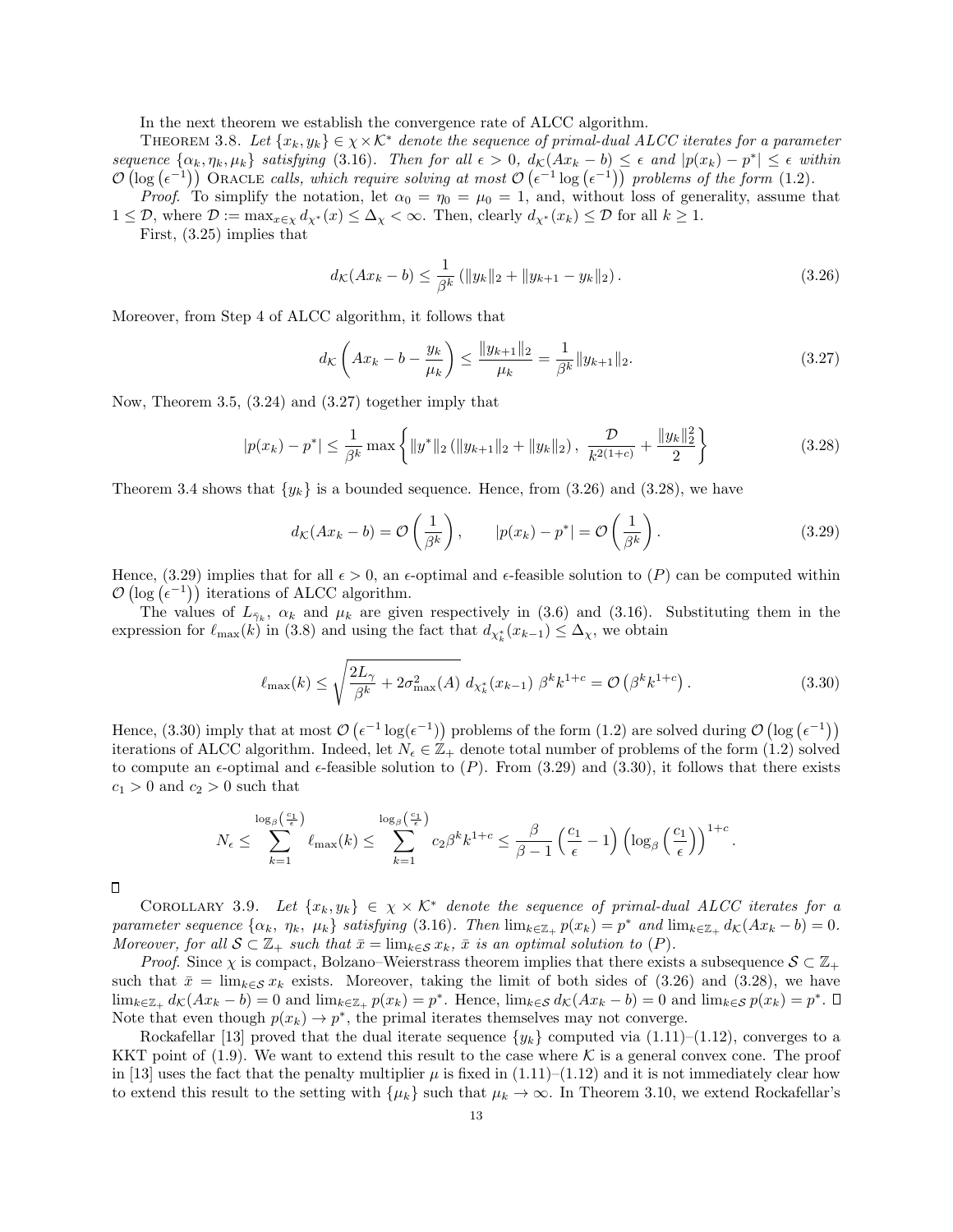result in [13] to arbitrary convex cones K when  $f(x) = Ax - b$  and the penalty multipliers  $\mu_k \to \infty$ . After we independently proved Theorem 3.10, we became aware of an earlier work of Rockafellar [14] where he also extends the dual convergence result in [13] to the setting where  $\{\mu_k\}$  is an increasing sequence. See Section 1.4 for a detailed discussion of our contribution in relation to this earlier work by Rockafellar.

THEOREM 3.10. Let  ${x_k, y_k} \in \chi \times \mathcal{K}^*$  denote the sequence of primal-dual ALCC iterates corresponding to a parameter sequence  $\{\alpha_k, \eta_k, \mu_k\}$  satisfying (3.16). Then  $\bar{y} := \lim_{k \in \mathbb{Z}_+} y_k$  exists and  $\bar{y}$  is a KKT point of  $(P)$  in  $(1.1)$ .

*Proof.* It follows from (3.14) that for all  $k \geq 1$  we have

$$
\lim_{k \in \mathbb{Z}_+} \|y_{k+1} - \pi_{\mu_k}(y_k)\|_2 \le \lim_{k \in \mathbb{Z}_+} \sqrt{2\xi_k \mu_k} = 0,
$$
\n(3.31)

where  $\xi_k$  is defined in (3.11). Moreover, Theorem 3.4 shows that  $\{y_k\}$  is a bounded sequence. Hence, (3.31) implies that  $\{\pi_{\mu_k}(y_k)\}\)$  is also a bounded sequence.

From (2.11), it follows that  $g_{\mu_k}(y_k) = g_0(\pi_{\mu_k}(y_k)) - \frac{1}{2\mu_k} \|\pi_{\mu_k}(y_k) - y_k\|_2^2$  and  $g_{\mu_k}(y_k) \ge g_0(y^*) - \frac{1}{2\mu_k} \|y^* - y_k\|_2^2$  $y_k \parallel_2^2$  for any KKT point  $y^*$ . Since  $g_0(y^*) = p^*$ , we have that

$$
g_0(\pi_{\mu_k}(y_k)) \ge p^* - \frac{1}{2\mu_k} \|y^* - y_k\|_2^2.
$$
\n(3.32)

Since  $\{y_k\}$  is bounded, taking the limit inferior of both sides of (3.32) we obtain

$$
\liminf_{k \in \mathbb{Z}_+} g_0(\pi_{\mu_k}(y_k)) \ge p^* - \lim_{k \in \mathbb{Z}_+} \frac{1}{2\mu_k} \|y^* - y_k\|_2^2 = p^*.
$$
\n(3.33)

Moreover, since  $\pi_{\mu_k}(y_k) \in \mathcal{K}^*$  for all  $k \geq 1$ , weak duality implies that  $\limsup_{k \in \mathbb{Z}_+} g_0(\pi_{\mu_k}(y_k)) \leq p^*$ . Thus, using (3.33), we have that

$$
\lim_{k \in \mathbb{Z}_+} g_0(\pi_{\mu_k}(y_k)) = p^*.
$$
\n(3.34)

Since  $\{\pi_{\mu_k}(y_k)\}\$ is bounded, there exists  $\mathcal{S} \subset \mathbb{Z}_+$  and  $\bar{y} \in \mathcal{K}^*$  such that

$$
\bar{y} := \lim_{k \in S} \pi_{\mu_k}(y_k) = \lim_{k \in S} y_{k+1},
$$
\n(3.35)

where the last equality follows from  $(3.31)$ .

From  $(2.3)$  and  $(2.6)$ , it follows that

$$
g_0(y) = \inf_{x \in \chi, s \in \mathcal{K}} \{ p(x) - \langle y, Ax - s - b \rangle \}.
$$

Hence,  $-g_0$  is a pointwise supremum of linear functions, which are always closed. Lemma 3.1.11 in [10] establishes that  $-g_0$  is a closed convex function. Since a closed convex function is always lower semicontinous, we can conclude that  $-g_0$  is lower semicontinuous, or equivalently,  $g_0$  is an upper semicontinuous function. Hence, (3.34) and (3.35) imply that

$$
p^* = \lim_{k \in \mathbb{Z}_+} g_0(\pi_{\mu_k}(y_k)) = \limsup_{k \in \mathcal{S}} g_0(\pi_{\mu_k}(y_k)) \le g_0(\bar{y}) \le p^*,
$$

where the first inequality is due to upper semicontinuity of  $g_0$  and the last one is due to weak duality and the fact that  $\bar{y} \in \mathcal{K}^*$ . Thus, we have

$$
g_0(\bar{y}) = \lim_{k \in \mathbb{Z}_+} g_0(\pi_{\mu_k}(y_k)) = p^*,
$$
\n(3.36)

which implies that  $\bar{y} \in \mathcal{K}^*$  is a KKT point of (1.1).

Moreover, since (3.15) holds for any KKT point, we can substitute  $\bar{y}$  for  $y^*$  in the expression. Thus, we have

$$
||y_{\ell} - \bar{y}||_2 \le ||y_k - \bar{y}||_2 + \sum_{t \ge k} \sqrt{2\xi_t \mu_t}, \quad \forall \ell > k.
$$
 (3.37)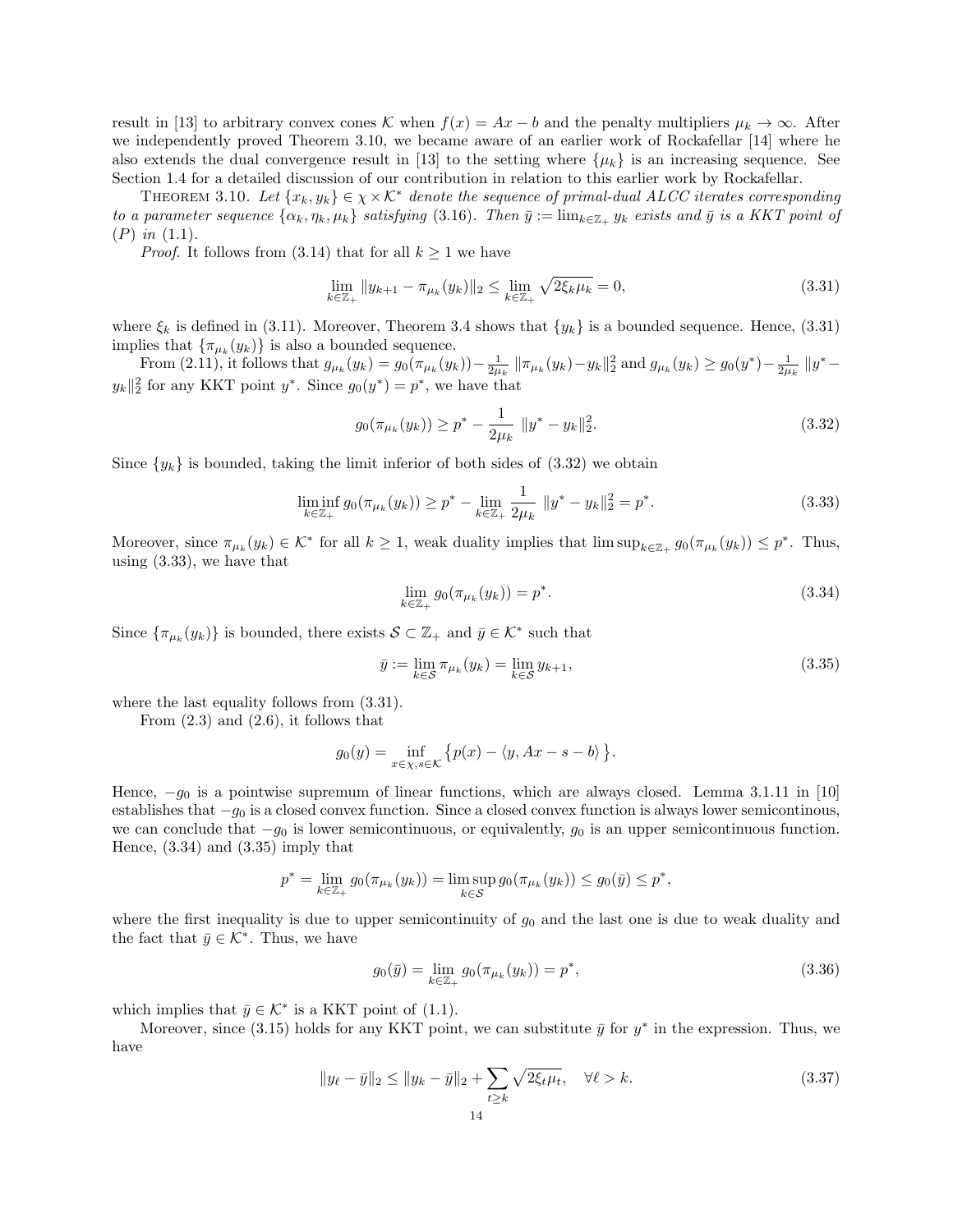Fix  $\epsilon > 0$ . Since the sequence  $\{\sqrt{\xi_k \mu_k}\}\$ is summable, it follows that there exists  $N_1 \in \mathbb{Z}_+$  such that  $\sum_{t=1}^{\infty}$  $_{t=k}$  $\sqrt{2\xi_t\mu_t} \leq \frac{\varepsilon}{2}$  for all  $k > N_1$ . Moreover, since the  $\{y_k\}_{k \in \mathcal{S}}$  converges to  $\bar{y}$ , it follows that there exists  $\sqrt{2\xi_t\mu_t} \leq \frac{\varepsilon}{2}$  for all  $k > N_1$ . Moreover, since the  $\{y_k\}_{k \in \mathcal{S}}$  converge  $\overline{N_2} \in \mathcal{S}$  such that  $N_2 \ge N_1$  and  $||y_{N_2} - \bar{y}||_2 \le \frac{\epsilon}{2}$ . Hence, (3.37) implies that  $||y_{\ell} - \bar{y}||_2 \le \epsilon$  for all  $\ell > N_2$ . Therefore,  $\lim_{k\in\mathbb{Z}_+} y_k = \bar{y}$ .  $\square$ 

4. Conclusion. In this paper we build on previously known augmented Lagrangian algorithms for convex problems with standard inequality constraints [12, 13] to develop the ALCC algorithm that solves convex problems with conic constraints. In each iteration of the ALCC algorithm, a sequence of "penalty" Lagrangians—see (2.4)—are inexactly minimized over a "simple" closed convex set. We show that recent results on optimal first-order algorithms [3, 17] (see also [10, 11]), can be used to bound the number of basic operations needed in each iteration to inexactly minimize the "penalty" Lagrangian sub-problem. By carefully controlling the growth of the penalty parameter  $\mu_k$  that controls the iteration complexity of ALCC algorithm, and the decay of parameter  $\alpha_k$  that controls the suboptimality of each sub-problem, we show that ALCC algorithm is a theoretically efficient first-order, inexact augmented Lagrangian algorithm for structured non-smooth conic convex programming.

#### REFERENCES

- [1] N. S. AYBAT AND G. IYENGAR, A first-order augmented Lagrangian method for compressed sensing, SIAM Journal on Optimization, 22 (2012), pp. 429–459.
- [2] , Unified approach for minimizing composite norms, forthcoming in Mathematical Programming Journal, Series A, (2012).
- [3] A. BECK AND M. TEBOULLE, A fast iterative shrinkage-thresholding algorithm for linear inverse problems, SIAM Journal on Imaging Sciences, 2 (2009), pp. 183–202.
- [4] S. BOYD AND L. VANDENBERGHE, Convex optimization, Cambridge University Press, 2004.
- [5] J.-B. HIRIART-URRUTY AND C. LEMARÉCHAL, Convex Analysis and Minimization Algorithms II: Advanced Theory and Bundle Methods, Springer-Verlag, New York, 2001.
- [6] G. LAN, Z. Lu, AND R. MONTEIRO, *Primal-dual first-order methods with*  $\mathcal{O}(1/\epsilon)$  *iteration complexity for cone program*ming, Mathematical Programming, Series A, 126 (2011), p. 129.
- [7] G. LAN AND R. MONTEIRO, Iteration-complexity of first-order augmented lagrangian methods for convex programming, submitted to Mathematical Programming, Series A, (2009).
- [8]  $\_\_\_\_\$ neration-complexity of first-order penalty methods for convex programming, forthcoming, Mathematical Programming, Series A, (2012).
- [9] B. MARTINET, Perturbation des méthodes d'optimisation. applications, RAIRO, Analyse numérique, 12 (1978), pp. 153– 171.
- [10] Y. NESTEROV, *Introductory Lectures on Convex Optimization: A Basic Course*, Kluwer Academic Publishers, 2004.
- [11] , Smooth minimization of nonsmooth functions, Mathematical Programming, Series A, 103 (2005), pp. 127–152. [12] R. T. ROCKAFELLAR, A dual approach to solving nonlinear programming problems by unconstrained optimization, Mathematical Programming, 5 (1973), pp. 354–373.
- [13]  $\_\_\_\_\_\_\_\$  The multiplier method of Hestenes and Powell applied to convex programming, Journal of Optimization and Applications, 12 (1973), pp. 555–562.
- [14]  $\_\_\_\$ , Augmented Lagrangians and applications of the proximal point algorithm in convex programming, Math. Oper. Res., 1 (1976), pp. 97–116.
- [15] , Monotone operators and the proximal point algorithm, SIAM Journal on Control and Optimization, 14 (1976), pp. 877–898.
- [16] , Convex Analysis, Princeton University Press, Princeton, 1997, c1970.
- [17] P. Tseng, On accelerated proximal gradient methods for convex-concave optimization, submitted to SIAM Journal on Optimization, (2008).

### Appendix A. Proofs of technical results.

LEMMA A.1. Let  $f(\cdot) = \frac{1}{2}d_{\mathcal{K}}^2(\cdot)$ . Then f is convex, and  $\nabla f(y) = y - \Pi_{\mathcal{K}}(y)$  is Lipschitz continuous with Lipschitz constant equal to 1. Moreover, both  $\Pi_{\mathcal{K}}(\cdot)$  and  $\Pi_{\chi}^c(z) = z - \Pi_{\mathcal{K}}(z)$  are nonexpansive.

*Proof.* The indicator function  $\mathbf{1}_{\mathcal{K}}(\cdot)$  of a closed convex set K is a proper closed convex function, and

$$
f(y) = \min_{z \in \mathbb{R}^m} \{ \mathbf{1}_{\mathcal{K}}(\cdot)(z) + \frac{1}{2} ||z - y||_2^2 \} = \min_{z \in \mathcal{K}} \frac{1}{2} ||z - y||_2^2,
$$

is the Moreau regularization of the function  $\mathbf{1}_{\mathcal{K}}(\cdot)$ , and the projection operator  $\Pi_{\mathcal{K}}(\cdot)$  is the corresponding Moreau proximal map. Therefore, all the results of this lemma follow from Lemma 2.3.  $\Box$